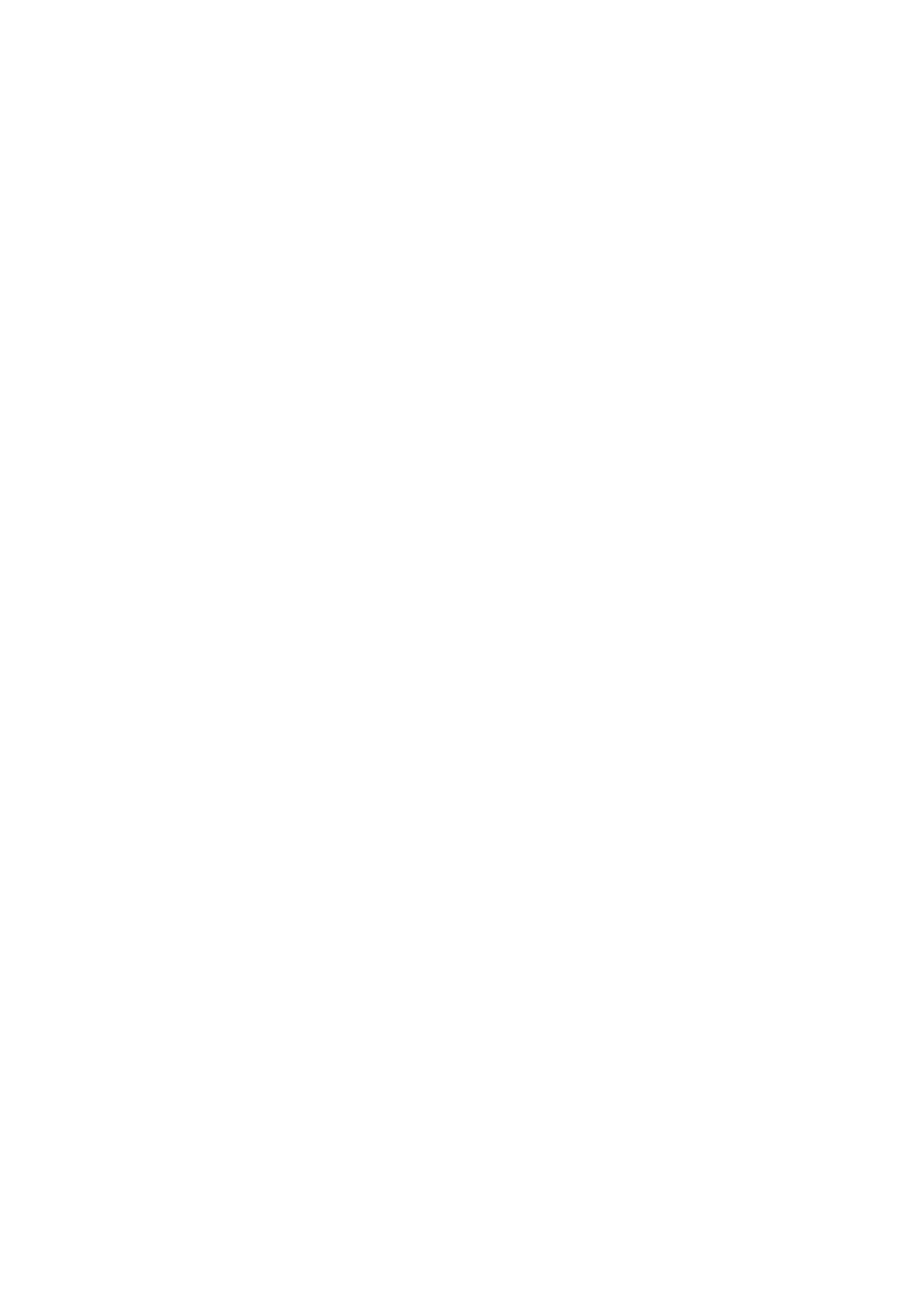## **The EUAA Writing Guide March 2022**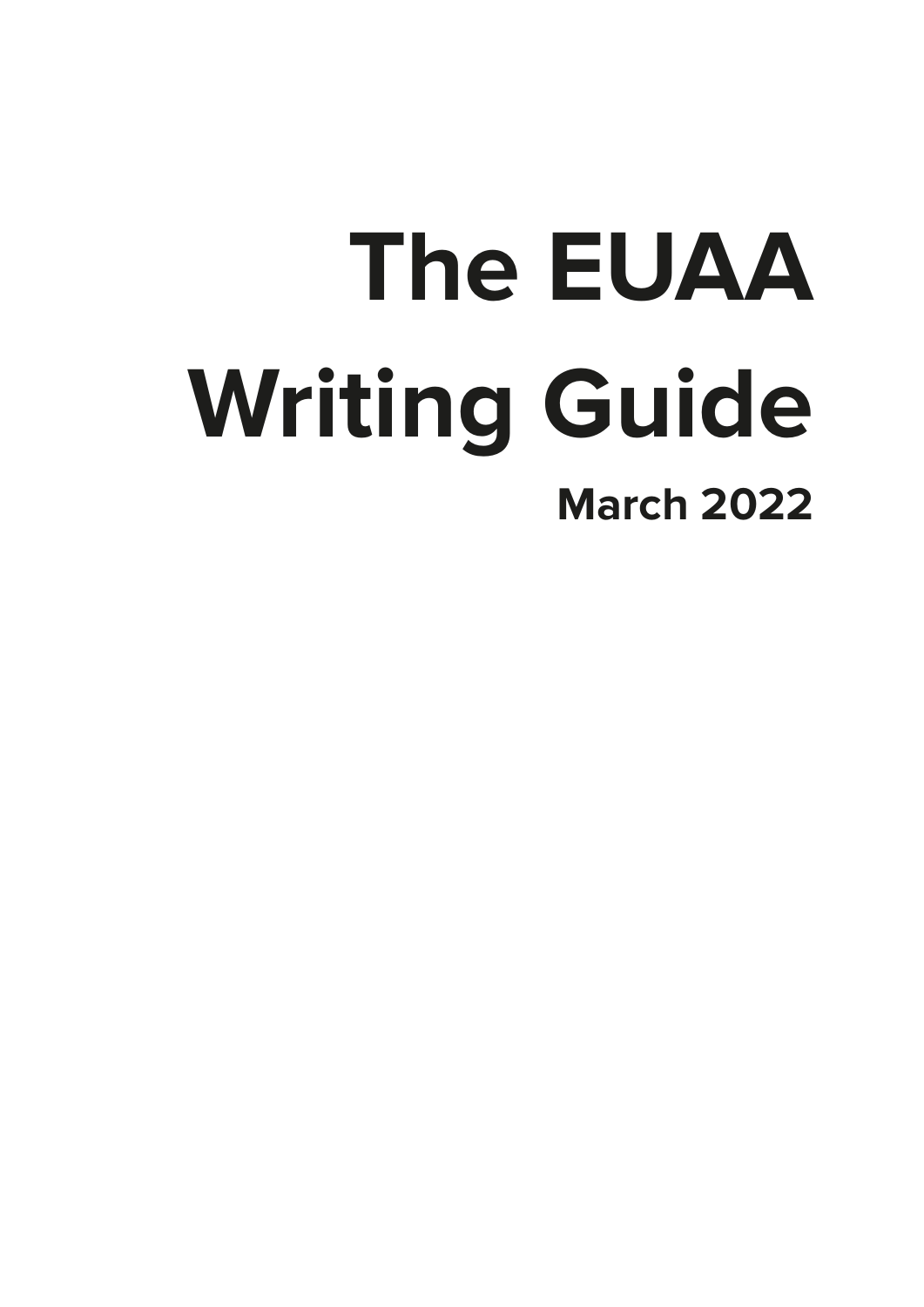PDF ISBN 978-92-9465-836-4 doi:10.2847/73035 BZ-06-22-105-EN-N

Cover image, Vasilevskiy Sergey © iStock, 2020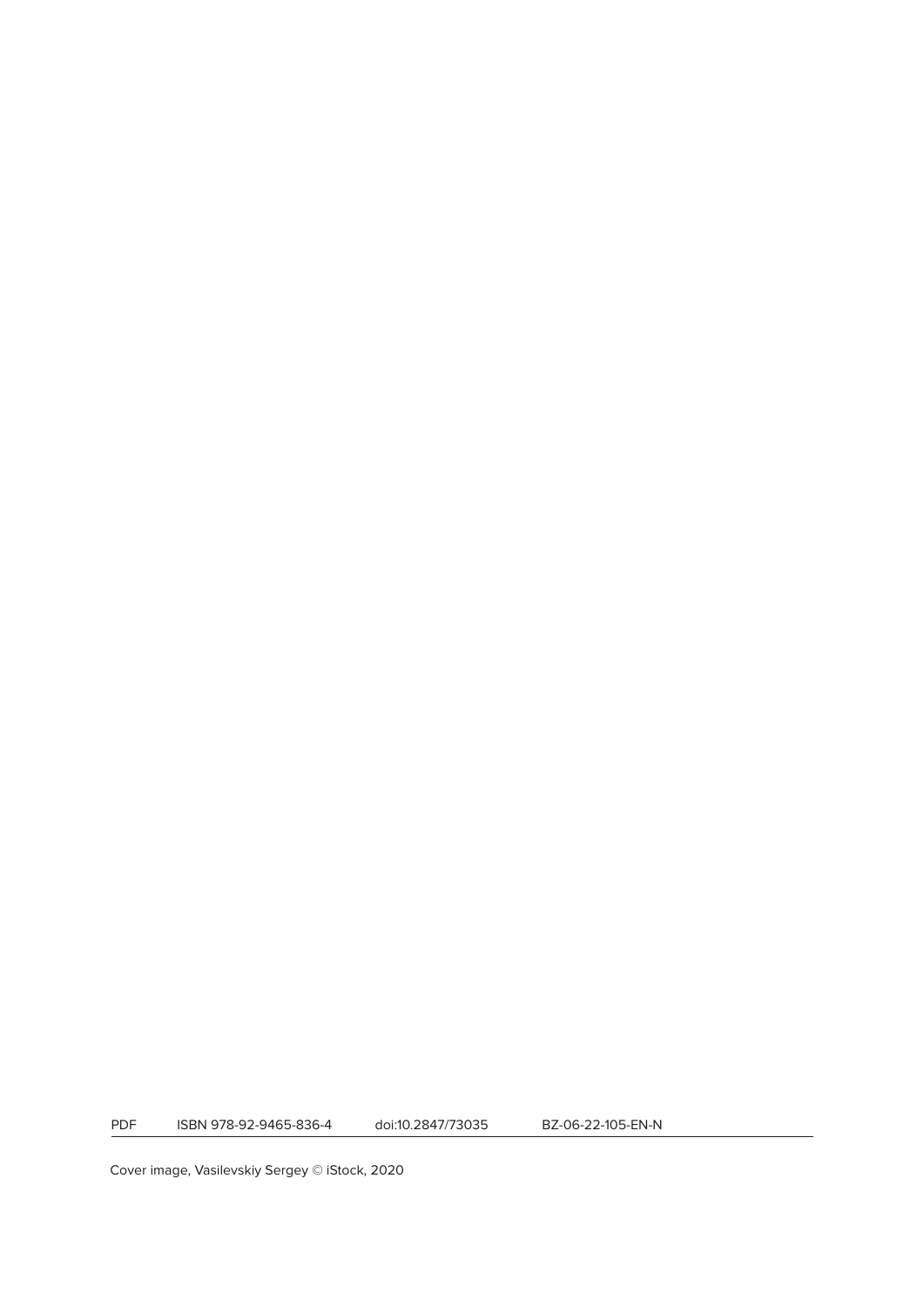## **Contents**

| 1.1.  |                                                                     |  |
|-------|---------------------------------------------------------------------|--|
| 1.2.  |                                                                     |  |
| 1.3.  |                                                                     |  |
| 1.4.  |                                                                     |  |
|       |                                                                     |  |
| 2.1.  |                                                                     |  |
| 2.2.  |                                                                     |  |
| 2.3.  |                                                                     |  |
| 2.4.  |                                                                     |  |
| 2.5.  |                                                                     |  |
|       |                                                                     |  |
|       |                                                                     |  |
| 4.1.  |                                                                     |  |
| 4.2.  |                                                                     |  |
| 4.3.  |                                                                     |  |
| 4.4.  |                                                                     |  |
| 4.5.  |                                                                     |  |
| 4.6.  |                                                                     |  |
| 4.7.  |                                                                     |  |
| 4.8.  |                                                                     |  |
| 4.9.  |                                                                     |  |
| 4.10. |                                                                     |  |
| 4.11. |                                                                     |  |
| 4.12. |                                                                     |  |
| 4.13. |                                                                     |  |
| 4.14. |                                                                     |  |
| 4.15. |                                                                     |  |
| 4.16. |                                                                     |  |
|       |                                                                     |  |
|       |                                                                     |  |
| 5.1   |                                                                     |  |
| 5.2.  |                                                                     |  |
| 5.3.  |                                                                     |  |
| 5.4.  | Citing European case-law databases and the EUAA Case Law Database29 |  |
| 5.5.  |                                                                     |  |
|       |                                                                     |  |
|       |                                                                     |  |

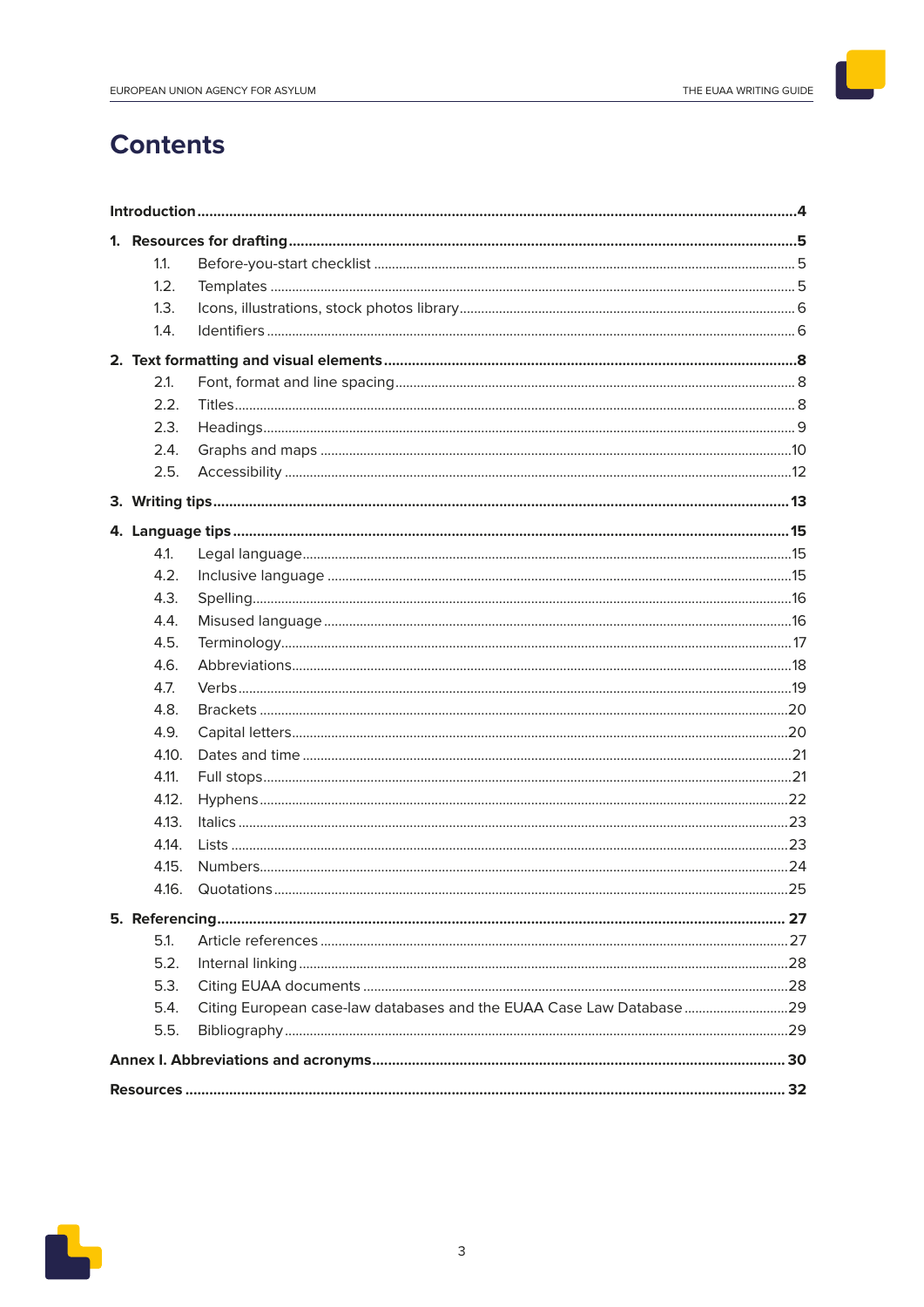## <span id="page-5-0"></span>**Introduction**

The EUAA Writing Guide is a quick-reference guide for EUAA drafters, proofreaders and editors, presenting the house style and practical tips on how to prepare a new document, use existing templates, follow EUAA and European Union (EU) standard writing styles and avoid common pitfalls.

<span id="page-5-1"></span>The writing conventions presented in this guide are based on the Interinstitutional Style Guide (ISG) of the Publications Office of the European Union (<sup>1</sup>) and the European Commission's English Style Guide – A handbook for authors and translators in the European Commission (2).

Information on templates and colour selections are based on the 'EUAA visual identity'  $(3)$ guidelines, along with common standards and practices in use across the agency. Styles are aligned to the extent possible with the Commission's accessibility guidelines to ensure that EUAA products are accessible to all.

Please note that this guide does not substitute more technical writing guides that are in place for specific EUAA activities and products.

<span id="page-5-2"></span>

<sup>(&</sup>lt;sup>1</sup>) Publications Office, [Interinstitutional Style Guide](http://publications.europa.eu/code/en/en-000500.htm), (last updated July 2021).

<sup>(&</sup>lt;sup>2</sup>) European Commission, [English Style Guide – A handbook for authors and translators in the European](https://ec.europa.eu/info/sites/info/files/styleguide_english_dgt_en.pdf) [Commission](https://ec.europa.eu/info/sites/info/files/styleguide_english_dgt_en.pdf), January 2016 (last updated January 2022).

<sup>(3)</sup> EUAA, *[Visual Identity Guidelines](https://euaa.europa.eu/sites/default/files/2022-01/EUAA-Visual_Guidelines.pdf)*, January 2022.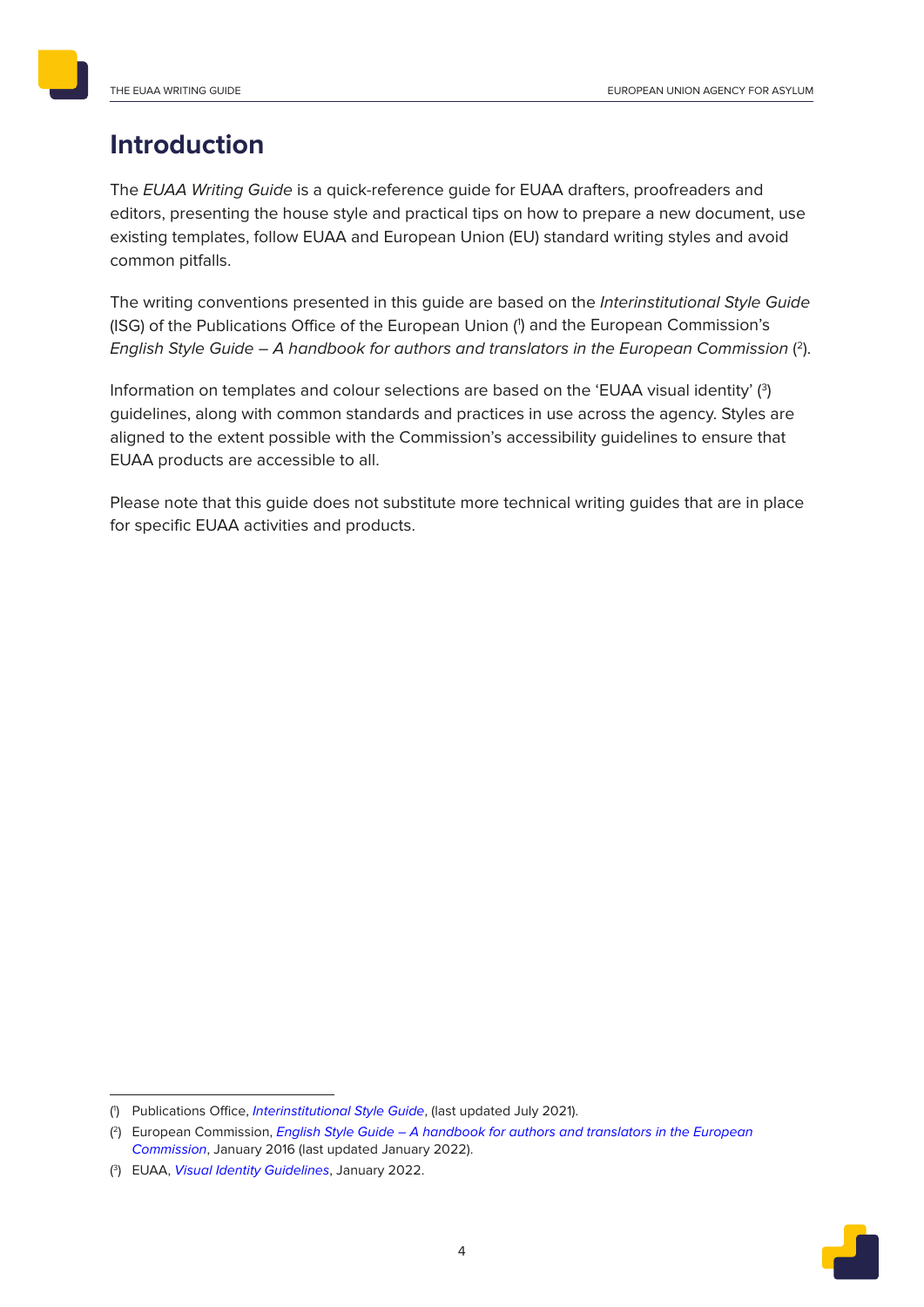## <span id="page-6-0"></span>**1. Resources for drafting**

## **1.1. Before-you-start checklist**

When drafting a new document, use the following checklist.

- Use the appropriate EUAA template for your document. (Section [1.2.](#page-6-1))
- Request identifiers and add them to the verso of the title page and the back page if not publishing through the Publications Office. (Section [1.4.](#page-7-1))
- Font size for body text: 11, left-aligned (12 for the Professional Development Series for members of courts and tribunals). (Section [2.1.\)](#page-9-1)
- Font size for footnotes: 9, left-aligned. (Section [2.1.\)](#page-9-1)
- Font style: Proxima Nova Regular. (Section [2.1.](#page-9-1))
- Ensure heading sizes and formatting are in line with the chosen template. (Section [2.3.](#page-10-1))
- Run the 'Check Accessibility' function in Word (found in the 'Review' tab). (Section [2.5.](#page-13-1))
- Ensure the writing style and punctuation are in line with the conventions laid out in this writing guide. (Chapter [3.,](#page-14-1) Chapter [4.](#page-16-1))
- Configure the spelling to UK English. (Section [4.3.\)](#page-17-1)
- Ensure all abbreviations are written out at first instance only and appear in the list of abbreviations. (Section [4.6.\)](#page-19-1)
- Before submitting your draft for editing, run the 'Spelling & Grammar' check by pressing F7. (Section [4.3.](#page-17-1))
- <span id="page-6-1"></span>■ Include a bibliography. (Section [5.5.](#page-30-1))

## **1.2. Templates**

With the ultimate goal of achieving a Common European Asylum System, the EUAA develops common practical tools, guidance and reports to support the Member States throughout the asylum and reception process.

In order to harmonise the design style of different EUAA series, templates for different types of documents will be created. The templates follow a colour scheme based on the topic of the report. The templates will become available at the following [ERDMS link](https://easo.sharepoint.com/sites/cpr/VisualIdentity/?newTargetListUrl=%2Fsites%2Fcpr%2FVisualIdentity&id=%2Fsites%2Fcpr%2FVisualIdentity%2FPublications Template&viewid=d126ad00%2D581d%2D41c4%2Dbf2c%2D39fdd728c0bc). For external writers, please contact the EUAA focal point for the relevant template for your publication.

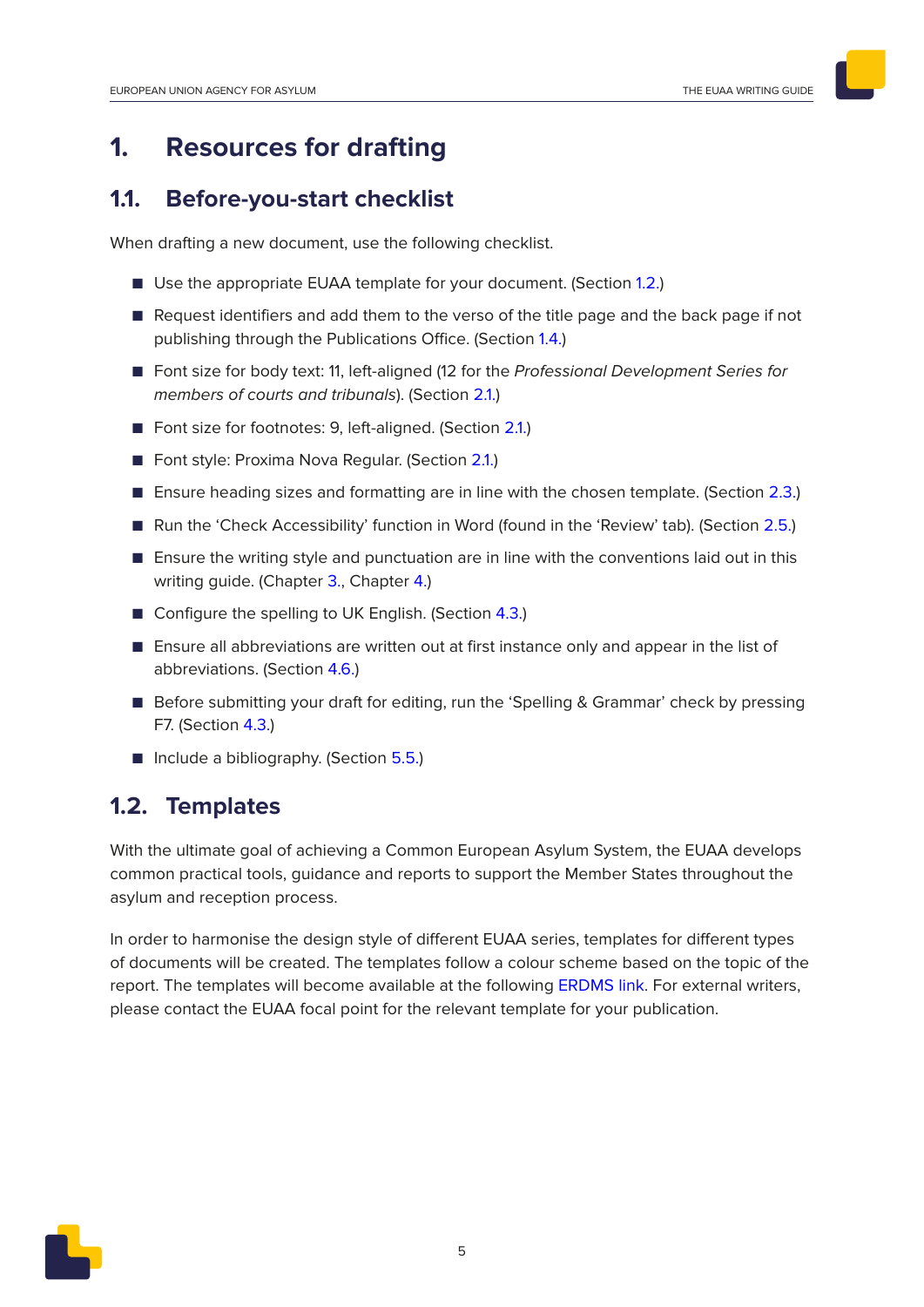Figure 1. Publications produced by the EUAA

<span id="page-7-0"></span>

| Theme                                                                                              | Colour code                                      |                                                                |
|----------------------------------------------------------------------------------------------------|--------------------------------------------------|----------------------------------------------------------------|
| Major Reports ______________________________<br>(Asylum Report, Special Reports, etc.)             |                                                  | These publications will be designed and customised by CPRU.    |
| Governance documents _____________<br>(Single Programming Document, Annual Activity Reports, etc.) | R <sub>2</sub> G <sub>171</sub> B <sub>189</sub> | C75 M7 Y26 K0                                                  |
| External relations and operations ____________                                                     | R219 G194 B206                                   | C16 M27 Y12 K0                                                 |
| Training and professional development ________                                                     | R142 G192 B68                                    | C52 M0 Y88 K0                                                  |
| Country of origin information reports__________                                                    | R231 G53 B44                                     | C0 M89 Y84 K0                                                  |
|                                                                                                    | R234 G81 B110                                    | CO M80 Y39 KO                                                  |
|                                                                                                    | R137 G31 B88                                     | C40 M97 Y28 K24                                                |
|                                                                                                    | R115 G203 B244                                   | C55 MO YO KO                                                   |
| Data and analytical reports __________________                                                     | R202 G201 B201                                   | C <sub>24</sub> M <sub>18</sub> Y <sub>19</sub> K <sub>1</sub> |
|                                                                                                    | R253 G197 B2                                     | CO M24 Y94 KO                                                  |

## 1.3. Icons, illustrations, stock photos library

At the following links you will find libraries for icons, illustrations, stock photographs which can be included in your reports. For external writers, please contact the EUAA focal point.

Icons.

Illustrations.

Stock photographs.

## <span id="page-7-1"></span>1.4. Identifiers

International identifiers (ISBN, ISSN, DOI, catalogue number) are mandatory for all publications of the EU institutions that are destined for the general public (4). The identifiers are added to the verso of the title page and the back cover of the templates.

Documents for internal use only and/or considered as sensitive do not need international identifiers.

The identifiers must be requested prior to publication and the requests are handled centrally. Send a Word version of the document to the publications focal point in your centre and your request will be channelled to the Publications Office.



<sup>(4)</sup> Publications Office, Interinstitutional Style Guide, op. cit., fn. 1, Section 4.4. 'Identifiers assigned by the Publications Office'.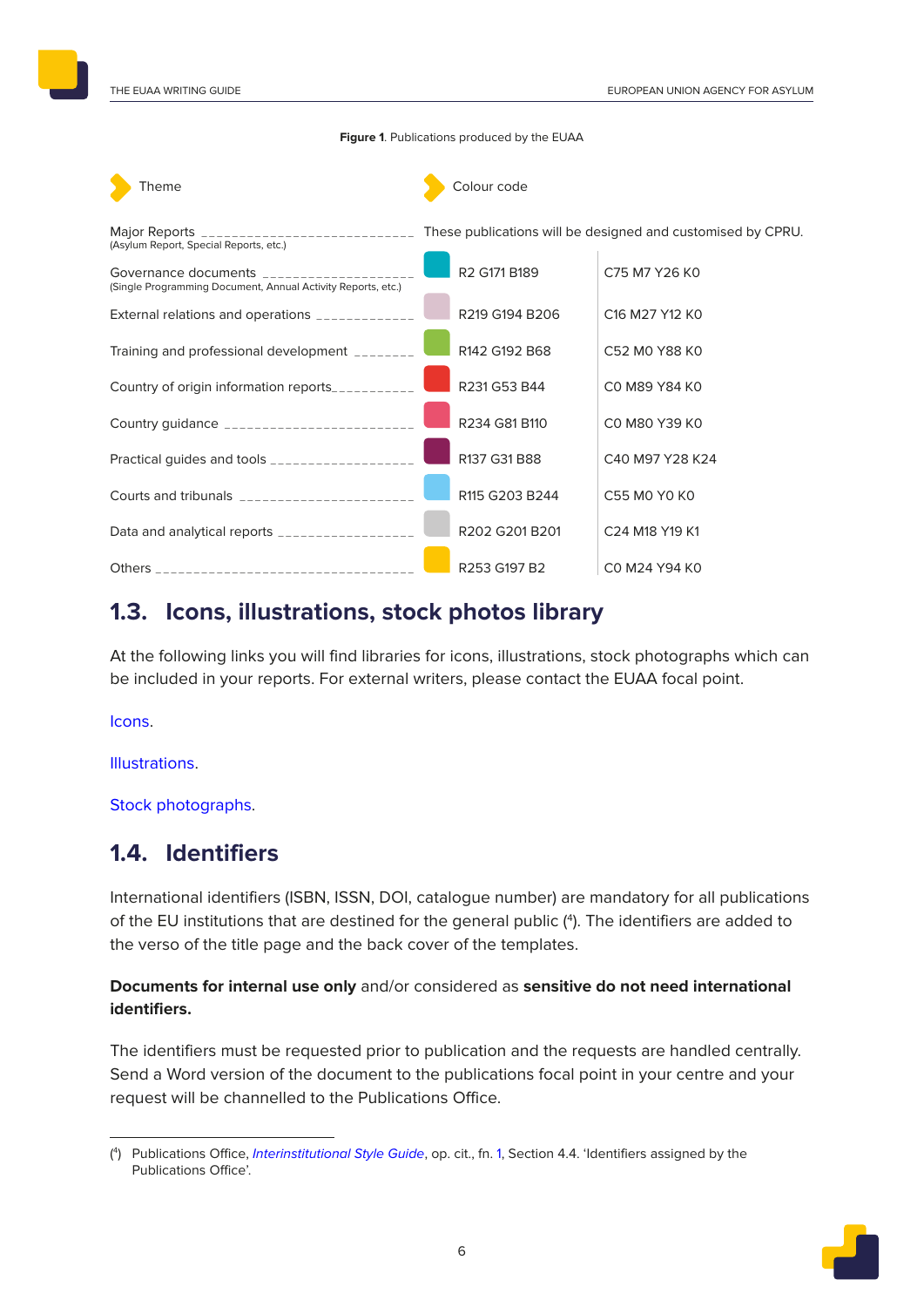Where to display the identifiers.

- → **Printed publications.** On the verso of the title page (also called the copyright page) and the back cover. For products without copyright or back cover pages, such as leaflets or posters, wherever space allows.
- $\rightarrow$  **Digital publications (PDF only).** On the verso of the title page if present or on the back cover.
- $\rightarrow$  **HTML products.** Bottom part of the title screen.

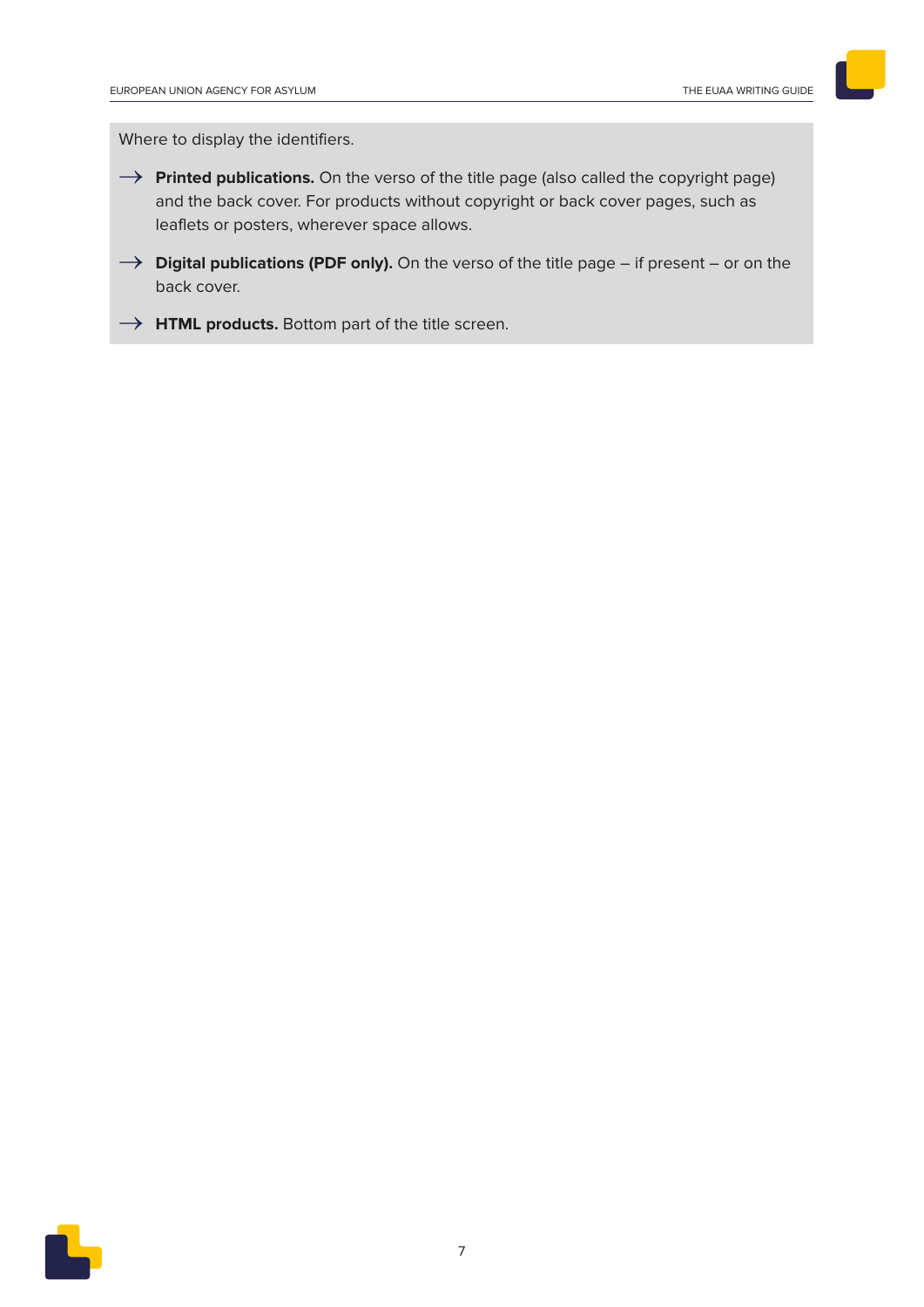## <span id="page-9-0"></span>**2. Text formatting and visual elements**

## <span id="page-9-1"></span>**2.1. Font, format and line spacing**

According to the 'EUAA visual identity' (5) guidelines, the following font sizes should be used.

- Font should be Proxima Nova, with the main text in 11 pt text. Font size 12 is used for the Professional Development Series for members of courts and tribunals.
- Footnote references should be in 9 pt text.
- Line spacing should be minimum 1 pt.
- Spacing before paragraphs should be 12 pt, while spacing after paragraphs should be 0 pt.

As a general recommendation, body text and footnotes should be **aligned left** (not justified), in order to enhance the accessibility of EUAA materials.

## **2.2. Titles**

A main title can be separated from a subtitle either through punctuation such as a colon or an en dash (–), by using a different font, or by placing them on different lines.

Main titles and subtitles follow different rules for capitalisation.

- ► In the main title, each word is written with a capital letter except articles, prepositions and conjunctions  $(6)$ . However, if the main title is long  $(9-10$  words or more), then it follows the rules for subtitles.
- ▶ Subtitles are not presented with capitals on all words, rather they have a capital only on the initial word, on any proper nouns and on any adjectives formed from proper nouns.

EUAA titles will now place the **topic as the main title**, while the type of publication will follow as the subtitle and will be placed on a **separate line**.

#### **Examples for titles for EUAA publications**

Qualification for International Protection: Practical guide

Qualification for International Protection – Practical guide

<sup>(&</sup>lt;sup>6</sup>) Publications Office, *[Interinstitutional Style Guide](http://publications.europa.eu/code/en/en-240400.htm)*, op. cit., fn. [1](#page-5-1), Section 10.4.(h) 'Headings and subheadings'. See also Section 10.4. '[Upper and lower case'](https://publications.europa.eu/code/en/en-4100400en.htm).



<sup>(5)</sup> EUAA, *[Visual Identity Guidelines](https://euaa.europa.eu/sites/default/files/2022-01/EUAA-Visual_Guidelines.pdf)*, January 2022.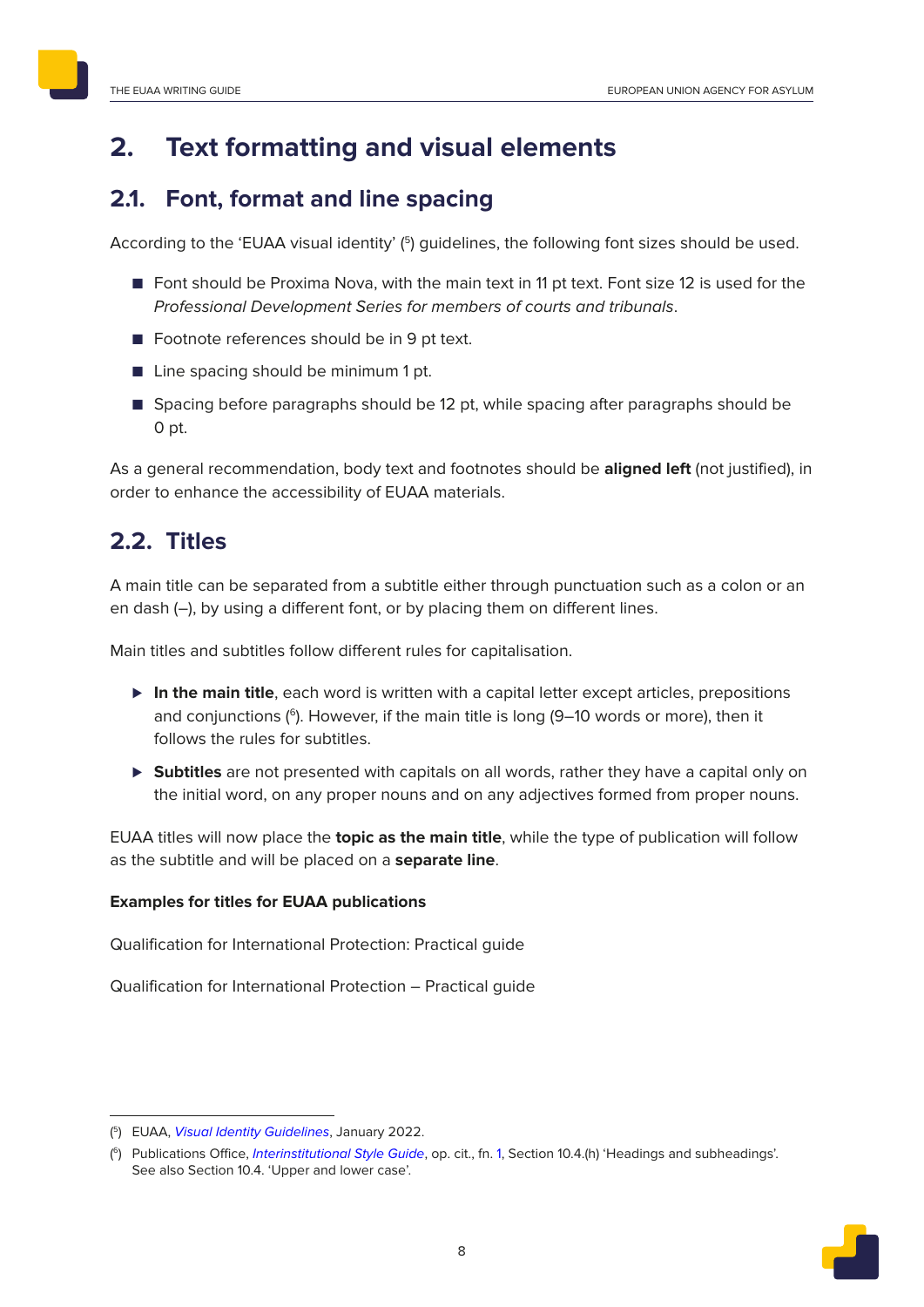<span id="page-10-0"></span>

Tips for writing effective titles:

- Titles should be kept as short as possible.
- When publishing through the Publications Office, the official title of the document is taken from the title page and not the cover page. It is therefore possible to remove some text from the cover page but keep it on the title page.
- According to ISG conventions, these rules also apply to references. This means that when citing other documents you should adapt the title to fit these rules.
- Information about the edition number is not considered to be part of the title of a document, though it can appear as an element of a bibliographical reference.
- In references, if there is no punctuation separating the main title from the subtitle (e.g. where separation is denoted by displaying text over two separate lines), an en dash will be used as a separator by default.

## <span id="page-10-1"></span>**2.3. Headings**

Check that headings:

- are written in lower case, apart from the first letter of the heading, and the first letter of any proper nouns and of any adjectives formed from proper nouns  $(');$
- do not end in a full stop or colon;
- use minimal punctuation;
- use minimal abbreviations;
- are aligned left.

<sup>(7)</sup> Publications Office, [Interinstitutional Style Guide](http://publications.europa.eu/code/en/en-240400.htm), op. cit., fn. [1](#page-5-1), Section 10.4.(i) 'Headings and subheadings'.

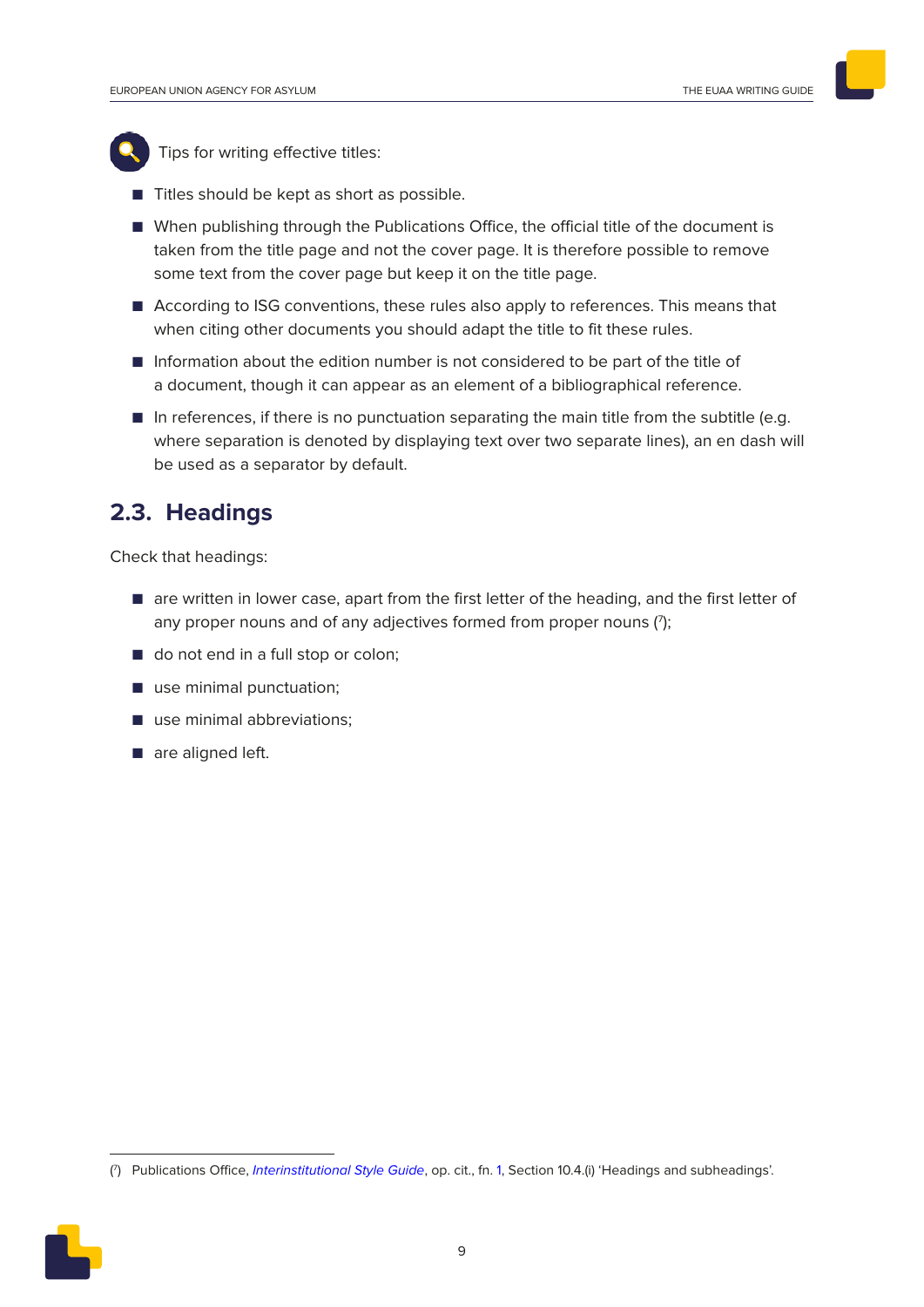<span id="page-11-0"></span>

#### **How to format headings**

Headings (apart from main headings, which start on a new page) should be preceded by two blank lines, made up of one hard return and formatting the heading with the 12 pt spacing above.

Headings must be differentiated according to the Word 'Styles' function: **Heading 1**, **Heading 2** and **Heading 3**, etc. Headings formatted according to this function will automatically appear in the table of contents created by the 'Table of Contents' function. Open the heading ribbon and format headings as follows.

**Heading 1 sample title (Proxima Nova bold, 22, EUAA Blue)**

Heading 2 (Proxima Nova, 18, Regular, Blue)

**Heading 3 (Proxima Nova bold, 14, Blue)**

**Heading 4 (Proxima Nova bold, underlined, 11, blue)**

Avoid subheadings beyond four degrees of separation from the main heading. The colours of headings should follow the template for the specific product.

## **2.4. Graphs and maps**

- The titles of graphs and maps should be numbered, e.g. 'Figure 2. Number of applications for international protection, 2020', and appear above the graph.
- Add the year of the data in the title of the graph or map.
- Add a source line under a graph or map with a hyperlink if taken from another publication.
- Figures should use Proxima Nova font.
- Present a clear legend, without abbreviations, so the figure can be referenced outside of the report and still give the full story.
- Notes should be placed under the figure in Proxima Nova font 10. The source line should be in should be in roman with 'Source:' in italics, e.g. 'Source: European Commission, DG Agriculture and Rural Development.'

A template for graphs has been developed for the EUAA Asylum Report which can be used for any graphs produced by the EUAA. The following colour palette has been defined.

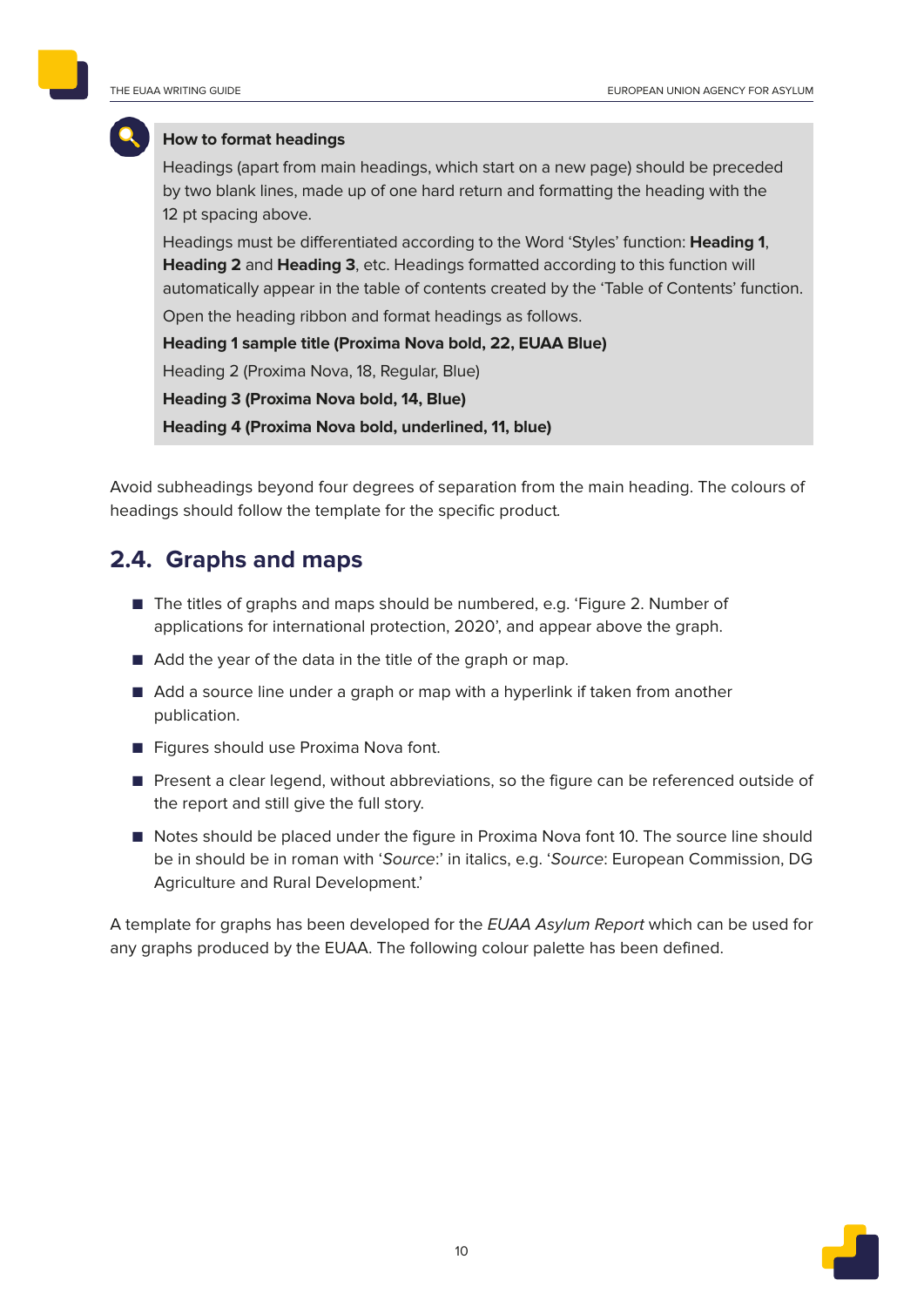|                                           | Colours | <b>RGB</b>                  |
|-------------------------------------------|---------|-----------------------------|
| Two colours                               |         | 36, 35, 76                  |
|                                           |         | 252, 196, 2                 |
|                                           |         |                             |
|                                           |         | 36, 35, 76                  |
| Two colours +                             |         | 252, 196, 2                 |
| unknown category                          |         | 102, 98, 98                 |
|                                           |         | 183, 182, 181               |
|                                           |         |                             |
|                                           |         | 201, 206, 239               |
|                                           |         | 139, 151, 221               |
| Three to five main                        |         | 77, 95, 203                 |
| colours (shades of<br>main colour) +      |         | 40, 53, 131                 |
| unknown category                          |         | 36, 35, 76                  |
|                                           |         | 102, 98, 98                 |
|                                           |         | 203, 202, 201               |
|                                           |         |                             |
|                                           |         | 201, 206, 239               |
| Four or five main<br>colours (shades of   |         | 139, 151, 221               |
| main colour) +                            |         | 77, 95, 203                 |
| possible<br>combination for               |         | 40, 53, 131                 |
| highlighting                              |         | 36, 35, 76                  |
|                                           |         | 252, 196, 2                 |
|                                           |         |                             |
|                                           |         | 231, 53, 44                 |
| <b>Categories/Gradient</b><br>for changes |         | 102, 98, 98                 |
|                                           |         | 183, 182, 181               |
|                                           |         | 0, 171, 190                 |
|                                           |         |                             |
|                                           |         | 36, 35, 76<br>201, 206, 239 |
| <b>Two main colours</b>                   |         | 231, 53, 44                 |
| combined with<br>categories for           |         | 102, 98, 98                 |
| changes                                   |         | 183, 182, 181               |
|                                           |         | 0, 171, 190                 |
|                                           |         |                             |

**Figure 2**. EUAA colour palette for graphs

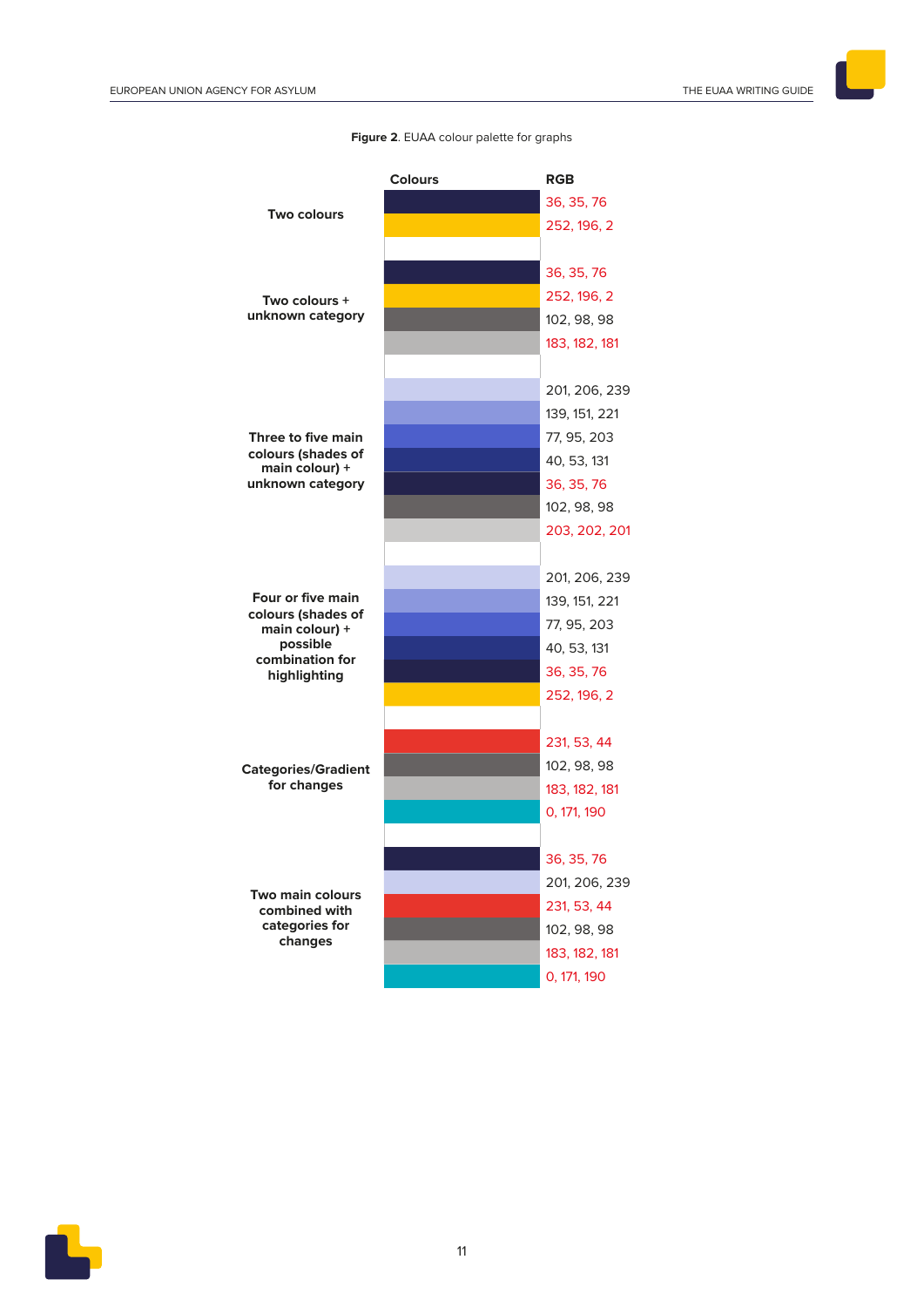

<span id="page-13-0"></span>**Figure 3**. Example chart using two colours from the EUAA visual identity palette for graphs

## <span id="page-13-1"></span>**2.5. Accessibility**

Accessibility refers to removing barriers for all readers, and especially people with disabilities. When developing or designing products in print or online, the Commission's accessibility principles and techniques should be used to guide the selection of text, images, forms and other content elements (8).

Accessibility standards can also enhance indexation, making your product easier to find through search engine optimisation.

Tips for making your documents more accessible include the following:

- Do not use colour only to convey meaning. For example, patterns such as stripes or dots can be added to graphs to enhance readability.
- Ensure there is enough colour contrast for text to be easily read. In general, yellow for text or as a background colour should be avoided.
- Add alternative text describing graphics or tables in your document.
- Run the 'Check Accessibility' function in Word (found in the 'Review' tab).
- Left align the body text, headings and footnotes.
- Line spacing is minimum 1.1 pt.
- Use the 'Headings' style feature in Word. Headings should be concise and meaningful.
- Avoid italics where possible.
- Make sure to include wide margins around graphics.
- For electronic readers, repeat the header of a long table on each page.

For more information, please consult: [https://op.europa.eu/documents/6388565/7101341/](https://op.europa.eu/documents/6388565/7101341/Checklist+for+accessible+Word+files.pdf/) [Checklist+for+accessible+Word+files.pdf/](https://op.europa.eu/documents/6388565/7101341/Checklist+for+accessible+Word+files.pdf/)

<sup>(</sup> 8) [Directive \(EU\) 2016/2102](https://eur-lex.europa.eu/legal-content/EN/TXT/PDF/?uri=CELEX:32016L2102&from=EN) of the European Parliament and of the Council of 26 October 2016 on the accessibility of the websites and mobile applications of public sector bodies (OJ L 327, 2.12.2016).

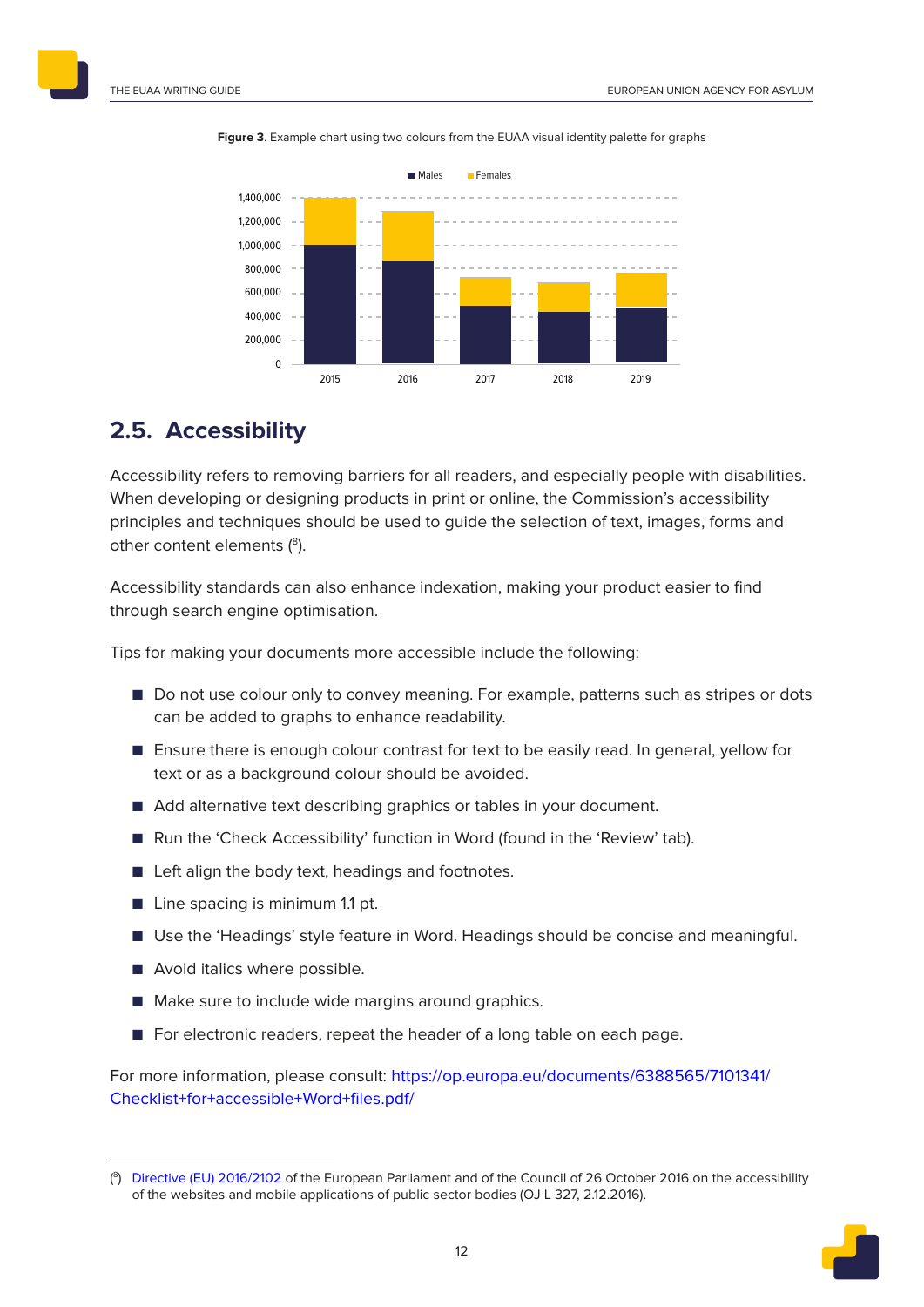## <span id="page-14-1"></span><span id="page-14-0"></span>**3. Writing tips**

**Clear writing.** Language should be as simple, clear and concise as possible. Avoid complex language and convoluted sentence construction without compromising accuracy. Language must be culturally neutral, objective and factual.

**Important information first.** Start your paragraphs with a 'topic sentence' that introduces the topic of the paragraph, followed by supporting sentences that aim to explain, illustrate and/or develop. Remember to use positive words and use impersonal and gender-neutral pronouns.

#### **Essential writing tips in numbers**

- **<sup>1</sup>**idea per sentence.
- The first **7** words relay the most important information.
- **15–20** words per sentence.
- **<sup>1</sup>** topic per paragraph.
- **7–10** lines per paragraph.
- Use short words with a maximum of **3** syllables where possible.



Use language and a style that a layperson can understand. Readers may not be subject-matter or data experts.

**Contextualise the information.** What does it mean? Why is it important? Is there an improvement? Analyse information rather than describing it.

**Use transition words** to connect sentences/ideas and to show contrast, comparison or results: and, but, while, then, however, therefore, for example, finally, in addition, in contrast, thus, as a result, not only, together with, likewise, whereas, despite, given that.

**Keep footnotes to a minimum** and format them according to the template for the specific product.

**Active form.** Try to use active rather than passive verbs. The text is then clearer about who or what is doing the activity and the sentence structure is more straightforward.

Keep the writing style **consistent**.

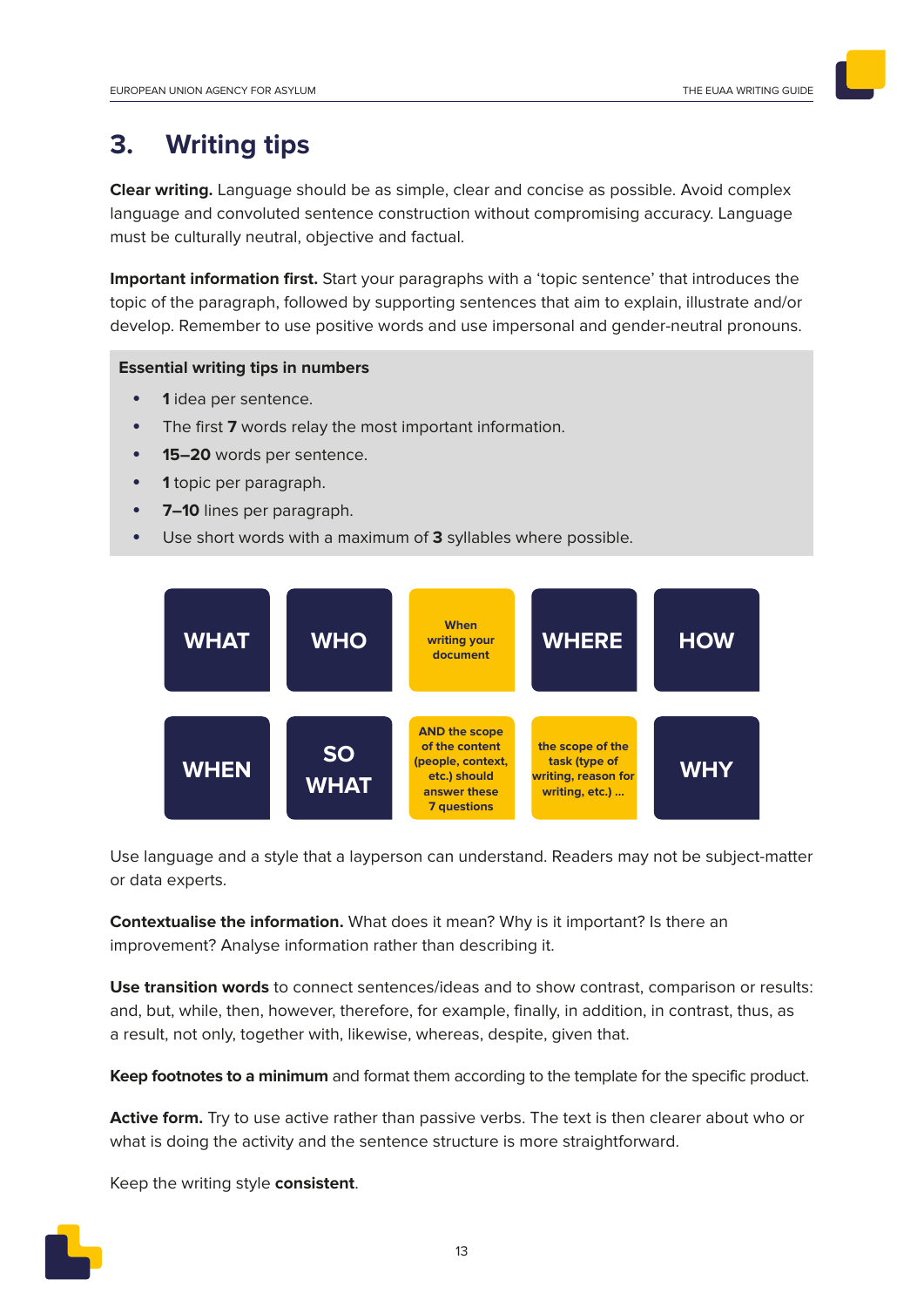#### **What to avoid.**

- Long descriptions per country. Simply point the reader to more detailed reference material, such as country of origin reports, the EUAA Case Law Database, etc.
- **Jargon.** Explain technical terms.
- 'Elevator statistics'. This went up, this went down, etc.
- **Do not describe the situation in every country.** Report on clusters. 'In one third of countries, the number of applications for international protection steadily decreased.'

Keep the **title** of the report short, concise and catchy. More details can be included in a subtitle.

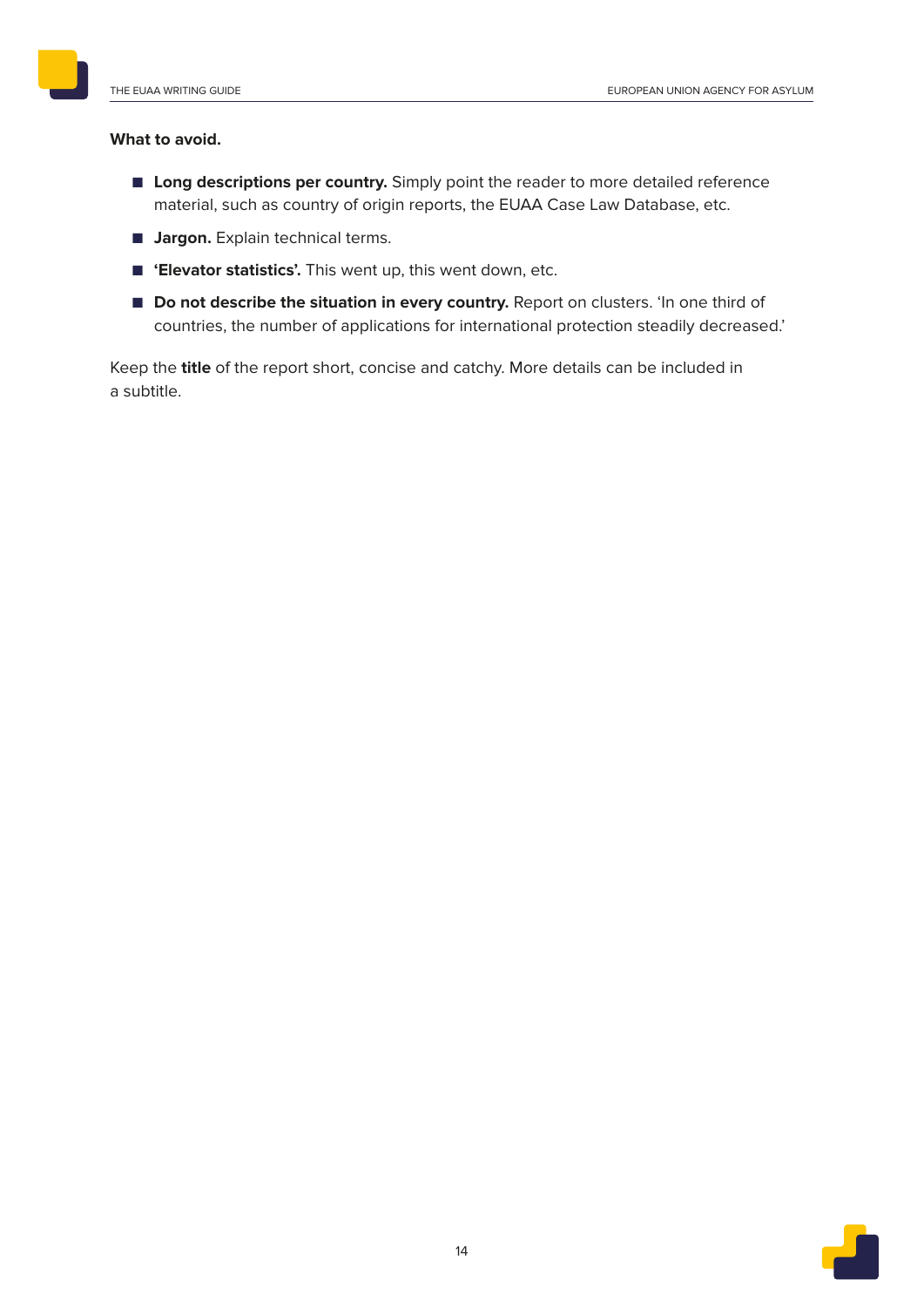## <span id="page-16-1"></span><span id="page-16-0"></span>**4. Language tips**

## **4.1. Legal language**

In English, there are specific ways of describing what a piece of legislation or an article is stipulating. The strict formulas for referring to legal provisions in English have been set out by the Commission (<sup>9</sup> ). To find the appropriate term, you need to know what the provision does. Bear in mind that there is no single right way.

| If the provision cited                  | <b>Use</b>            |
|-----------------------------------------|-----------------------|
| lays down a procedure or a requirement  | in accordance with    |
|                                         | in compliance with    |
|                                         | in line with          |
|                                         | on the basis of       |
|                                         | under the terms of    |
|                                         | as required by        |
|                                         | under                 |
| lays down an objective                  | pursuant to           |
| enables or empowers                     | by virtue of          |
|                                         | on the basis of       |
| provides the grounds of an argument     | on the grounds of     |
| mentions a term, but does not define it | within the meaning of |
|                                         | as referred to in     |
|                                         | as used in            |
| defines a term                          | within the meaning of |
|                                         | as defined in         |
| does anything else                      | under                 |

## **4.2. Inclusive language**

Use gender-neutral language wherever possible, avoiding the use of the generic 'he' wherever possible despite its prevalence in EU legislation. It is now common to use the plural pronoun 'they' instead.

Where it is unavoidable, 'he or she' is to be used.

The person concerned is asked whether **they** understand the interpreter during the personal interview.

Gender stereotyping should be avoided. Use the gender-neutral version of official job titles and people.

chair(person), the applicant for international protection

<sup>(</sup>º) European Commission, *[English Style Guide](https://ec.europa.eu/info/sites/info/files/styleguide_english_dgt_en.pdf)*, op. cit., fn. [2,](#page-5-2) Section 12.1. 'Legal language', p. 59.

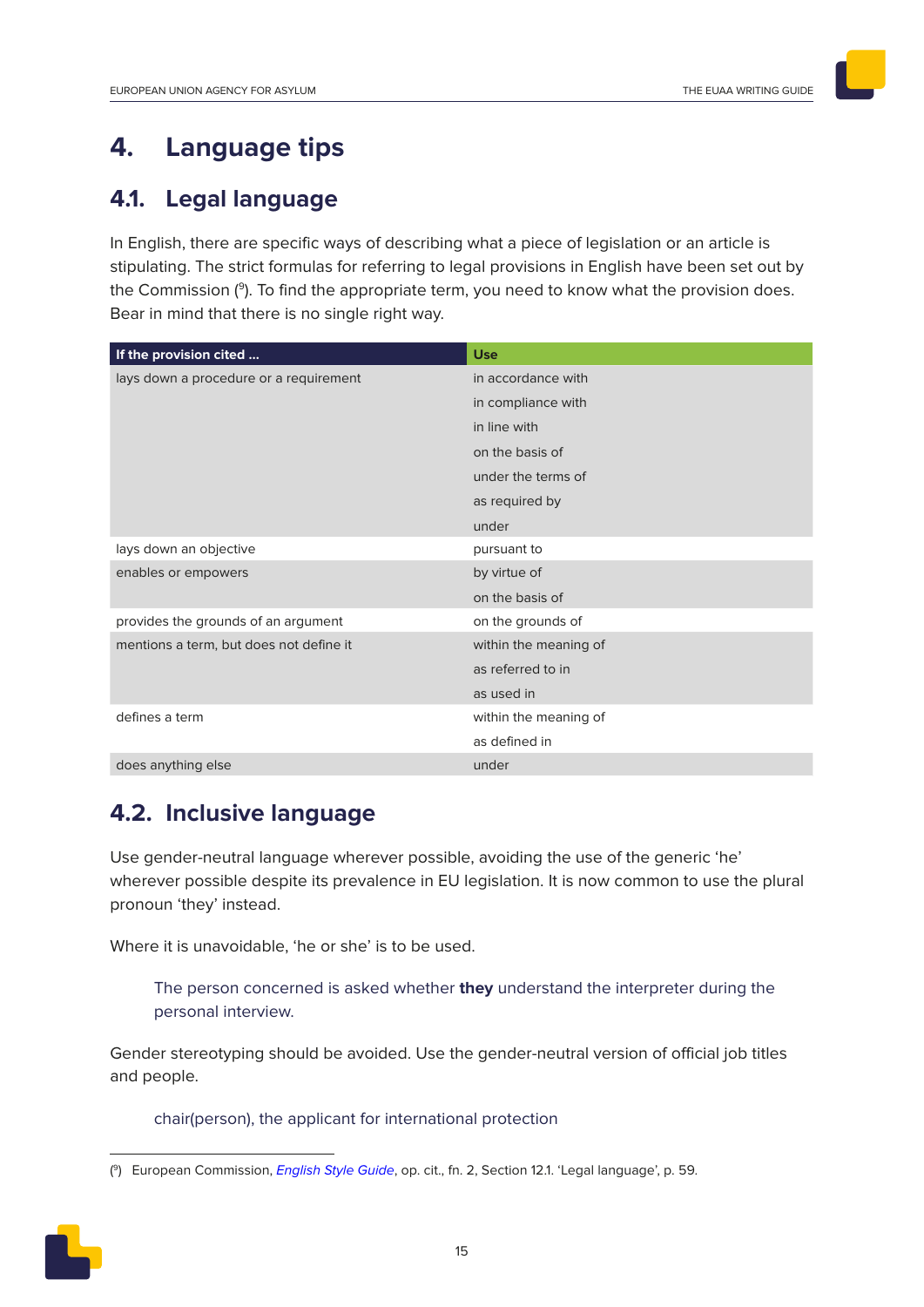## <span id="page-17-1"></span><span id="page-17-0"></span>**4.3. Spelling**

Follow standard British spelling rules. Refer to the Commission's English Style Guide for guidance (<sup>10</sup>). Ensure the Word spellchecker is configured to English (UK).

For the spelling of country names and country codes, please consult: [http://publications.](http://publications.europa.eu/code/en/en-5000600.htm) [europa.eu/code/en/en-5000600.htm](http://publications.europa.eu/code/en/en-5000600.htm)

In case of doubt, follow the first entry in the Concise Oxford Dictionary or the Oxford English Dictionary's online database, Lexico: https://www.lexico.com/?search\_filter=en\_dictionary. One exception to this rule is for -is-/-iz- spellings, for which you should use the -is- spelling. Both spellings are correct, but this rule is to be followed for the sake of consistency in EU texts.



### **Exceptions to British spelling**

Follow the Court of Justice of the European Union spelling of 'judgment' without an 'e' in the middle in legal contexts, but use the spelling 'judgement' in all other contexts.

| Do not use (US)                 | Use         |
|---------------------------------|-------------|
| analyze                         | analyse     |
| center                          | centre      |
| defense                         | defence     |
| dialog                          | dialogue    |
| harmonize                       | harmonise   |
| health care                     | healthcare  |
| labor                           | labour      |
| program (except in IT contexts) | programme   |
| standardize                     | standardise |

## **4.4. Misused language**

<span id="page-17-2"></span>Attention must be paid to 'EU English', where words have morphed beyond their meaning as understood by native speakers of English. The European Court of Auditors has produced a handy list of the most commonly misused terms in English in the EU context. Refer to this list for an explanation of the incorrect and correct usage, as well as possible synonyms (11).



<sup>(&</sup>lt;sup>10</sup>) European Commission, *[English Style Guide](https://ec.europa.eu/info/sites/info/files/styleguide_english_dgt_en.pdf)*, op. cit., fn. [2,](#page-5-2) Section 3. 'Spelling', pp. 18–24.

<sup>(</sup> 11) Court of Auditors, '[Misused English words and expressions in EU publications](https://www.eca.europa.eu/Other publications/EN_TERMINOLOGY_PUBLICATION/EN_TERMINOLOGY_PUBLICATION.pdf)', 2016.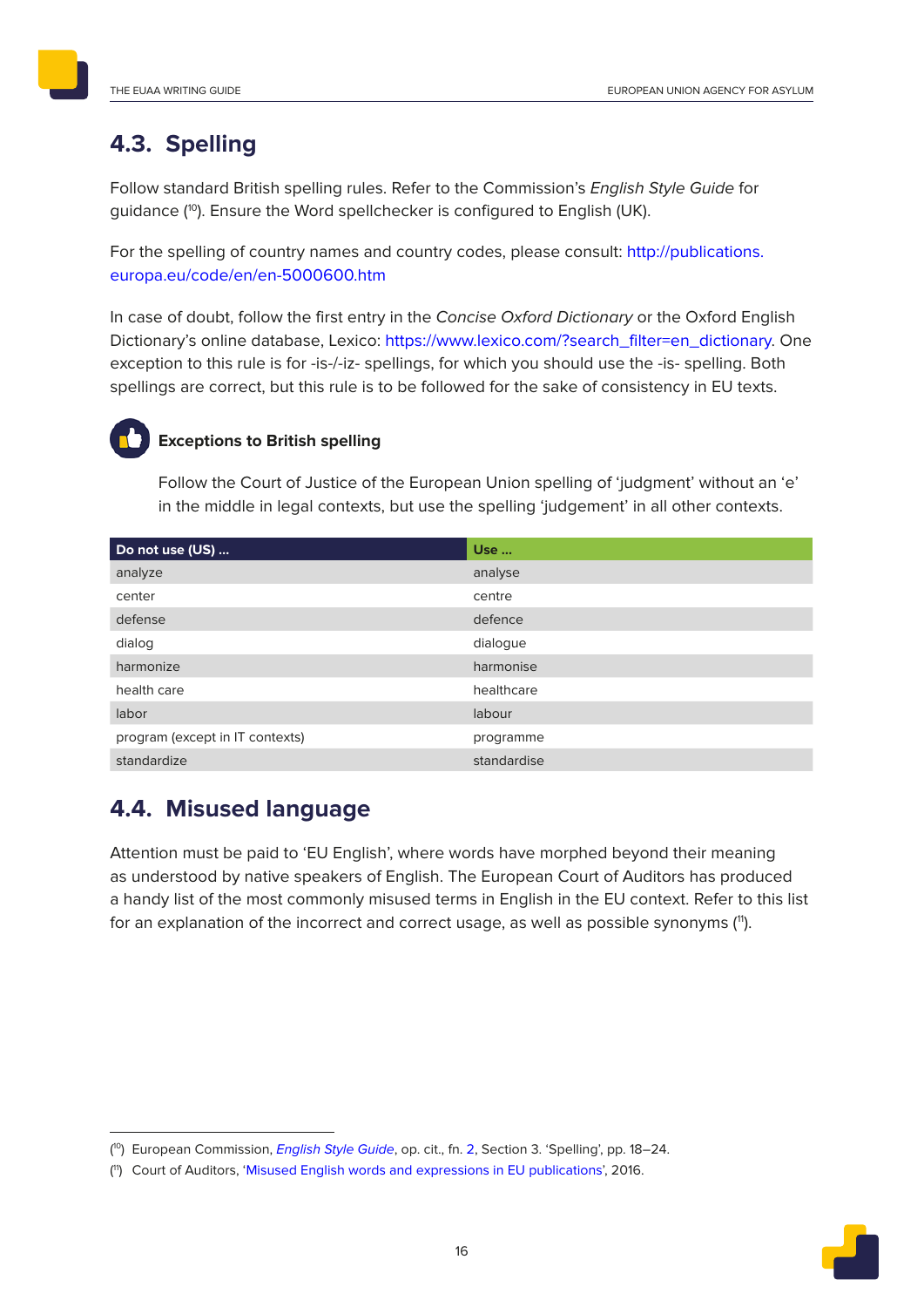#### <span id="page-18-0"></span>Examples include the following.

| Do not use                | To mean                                                                                                                |
|---------------------------|------------------------------------------------------------------------------------------------------------------------|
| case (in case/in case of) | for, if, where, when, in the event that, in the case of                                                                |
| foresee                   | envisage, plan, lay down in, set out in, provide (for), contemplate, expect, predict                                   |
| formulate                 | draw up / devise                                                                                                       |
| shall                     | must, should, is/are, is to / are to, can, may, will, or simply the present tense of<br>the main verb (as appropriate) |
| so as to                  | to (verb), because                                                                                                     |
| so-called                 | known as, this is called (or omit altogether)                                                                          |
| training $(a)$ $(*)$      | a course, presentation, talk, workshop                                                                                 |

#### **Countable / non-countable**

(\*) Training is not a countable noun. Training in English is a process (the process of being trained) and it should not be used as a synonym for a (training) course  $(^{12})$ .

Nb. Fewer is used for countable and less is used for uncountable nouns.

## **4.5. Terminology**

There are several tools at your disposal to decide which term to use. Consult the Interactive Terminology for Europe database (IATE) (<sup>13</sup>), particularly the [EUAA Asylum thematic collection,](https://iate.europa.eu/search/collection/FC1BBC4EE1BB4CB4BA96C7146607554F) which includes terminology related to asylum processes, reception, Dublin, vulnerability, country of origin information, training, etc. IATE collections can be consulted in all EU languages and exported in editable format for further reuse.

Another useful resource is the European Migration Network Glossary on Asylum and Migration of DG Migration and Home Affairs (<sup>14</sup>) for an up-to-date and compact vocabulary list on migration and asylum terms. It is available online in almost all EU languages and as a mobile application.

<sup>(</sup> 14) European Migration Network, [Glossary on Asylum and Migration,](https://ec.europa.eu/home-affairs/networks/european-migration-network-emn/emn-glossary_en) version 7.0, 2020.



<sup>(&</sup>lt;sup>12</sup>) Court of Auditors, '[Misused English words](https://www.eca.europa.eu/Other publications/EN_TERMINOLOGY_PUBLICATION/EN_TERMINOLOGY_PUBLICATION.pdf)', op. cit., fn. [9](#page-17-2), p. 55.

<sup>(&</sup>lt;sup>13</sup>) The [Interactive Terminology for Europe \(IATE\)](https://iate.europa.eu/home) is the principal database used by linguists and translators in the EU institutions and agencies and encompasses millions of EU terms across many different domains.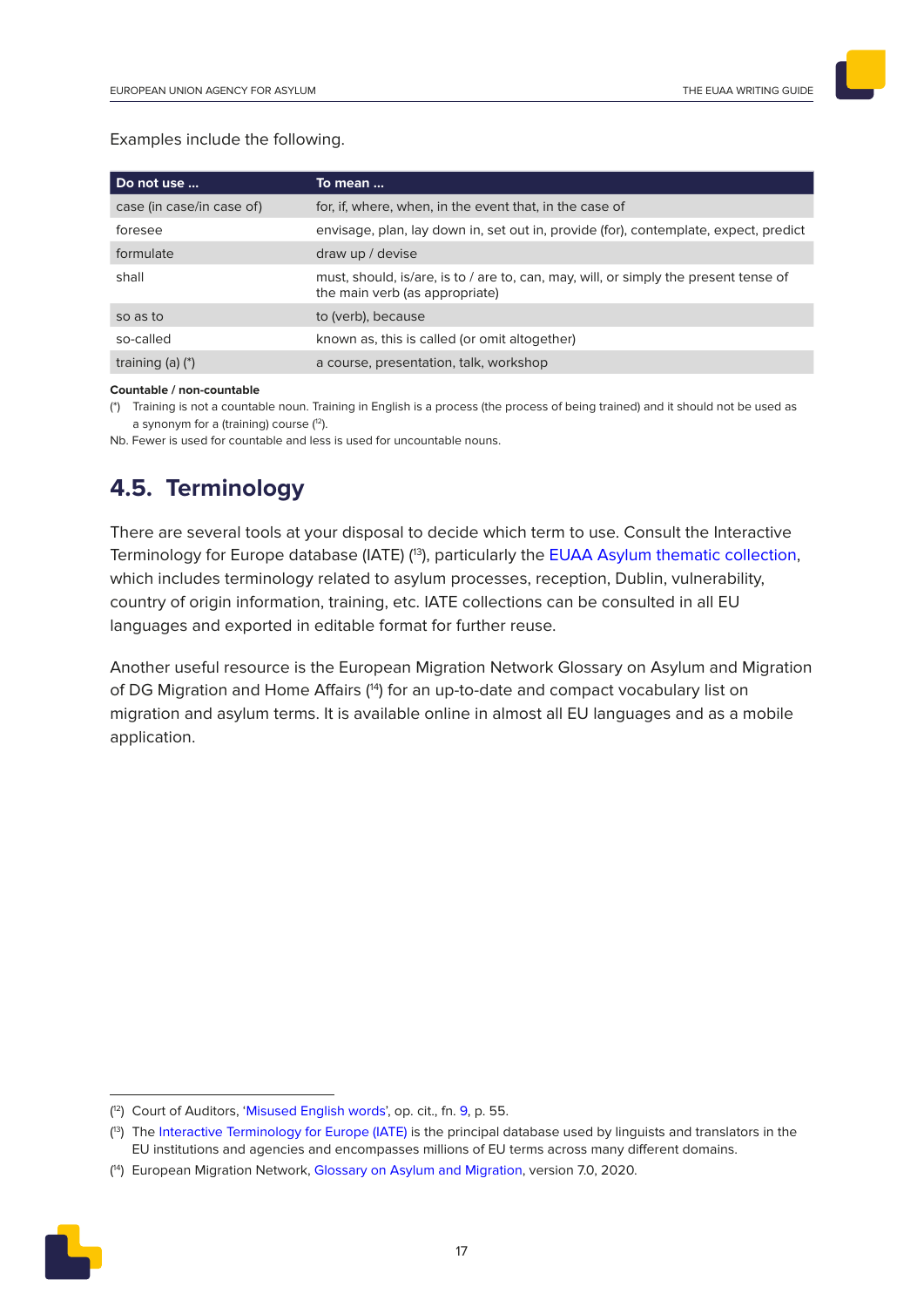<span id="page-19-0"></span>When drafting, adhere to the following dos and don'ts regarding terminology.

| Do not use                   | Use instead                                                                       |
|------------------------------|-----------------------------------------------------------------------------------|
| alien                        | non-EU national / foreign national / non-citizen / third-<br>country national (*) |
| asylum applicant             | applicant (for international protection)                                          |
| asylum application           | application (for international protection)                                        |
| asylum interview             | personal interview                                                                |
| care taker                   | care giver                                                                        |
| case worker                  | case officer                                                                      |
| Covid, Covid-19, coronavirus | COVID-19                                                                          |
| deportation                  | removal / forced return / return of rejected applicant                            |
| EU+ States, in the EU+       | EU+ countries                                                                     |
| <b>MS</b>                    | <b>Member State</b>                                                               |

(\*) Third-country national is incorrect in standard English and its usage outside of legal texts should therefore be kept to a minimum.

## <span id="page-19-1"></span>**4.6. Abbreviations**

Abbreviations in the broad sense cover all shorthand forms of writing. They are useful for referring repeatedly throughout your work to a body, legal act, concept or title with a long name. Care should be taken, however, to avoid overloading the document with abbreviations, as this can hamper readability.

If a shorthand form occurs only once or twice it is best to use the full form. Only abbreviate if the term is used more than **three times** throughout the text. Bear in mind, however, that longer documents would need to reach a higher threshold to warrant the use of an abbreviation.

Spell out the term in full at first mention, add the abbreviation in parentheses and use the abbreviation thereafter.

Article 78 Treaty on the Functioning of the European Union (TFEU) states that the Union shall develop … The TFEU states that …

Include a **list of all abbreviations used in your document** and their full meanings at the beginning of the document. A list of common abbreviations in EUAA writing can be found in [Annex I.](#page-31-1)

Please note the following points.

- The abbreviated form of the word **number** is **No**, **plural Nos**, without a full stop (not No.).
- The abbreviation for 'for example' is e.g., which is to be written in lower case.
- Avoid using contractions where possible, e.g., can't, you're.
- Acronyms, which can be pronounced as a 'word', e.g., NASA, should not have 'the' before them. Initialisms, in which each letter is pronounced, e.g., the EUAA, the IOM, the ILO, should use 'the' before the initialism.

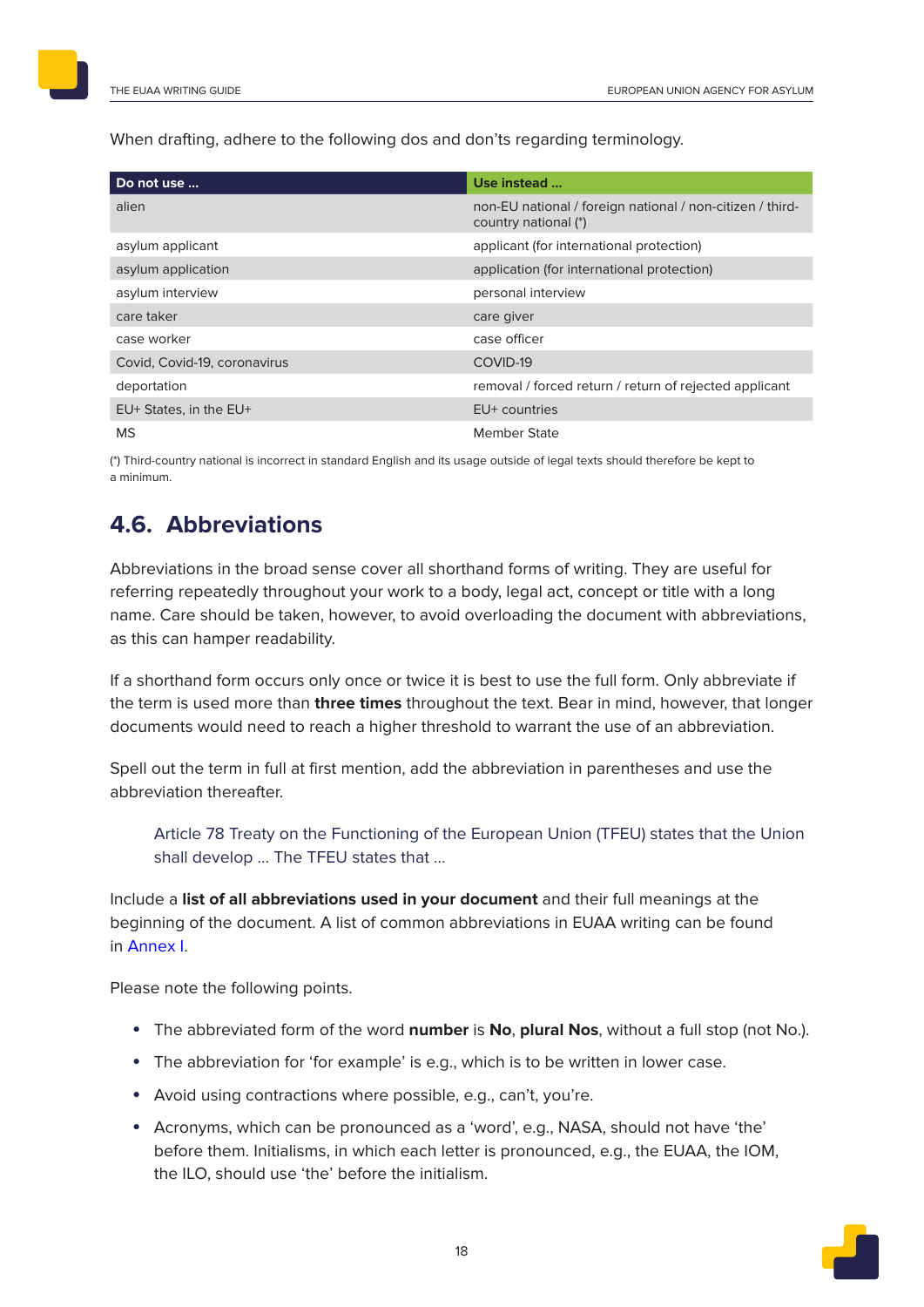- <span id="page-20-0"></span>• Capital letters are used for acronyms with **five** letters or fewer and are written without full stops, e.g. NATO, NASA. Acronyms of six or more letters have a capital on the first letter and the rest in lower case, e.g. Benelux, Eismea, Europol. Exceptions are made for the names of organisations that refer to themselves in upper case, e.g. UNESCO, UNICEF.
- Initialisms of any length take a capital on every letter, e.g. EFSA, EMCDDA, EUIPO.

Please note that '**Mr**' and '**Dr**' are written without the full stop.

## **Exceptions**

Avoid using certain abbreviations in running text. This includes the truncations of 'Article' to 'Art.', as well as 'MS' for Member States of the European Union. **These cases should only be used in footnotes or tables.**

## **4.7. Verbs**

**Collective nouns** take the singular when the emphasis is on the whole entity.

The government is considering the matter.

The Commission was not informed.

Use the plural when the emphasis is on individual members.

The police have failed to trace the goods.

A majority of the committee were in favour.

**Countries and organisations** with a plural name take the singular (<sup>15</sup>).

The Netherlands is reconsidering its position.

The United Nations was unable to reach an agreement.

**Minutes** in English, unlike in some other languages, are written as reported speech following the sequence of tenses, with the past tense replacing the present and the other tenses shifting accordingly.

NCP from Belgium at the meeting: 'We are concerned by the number of exceptions that have been included.'

In reported speech, this becomes: The Belgian delegation was concerned by the number of exceptions that had been included.

<sup>(&</sup>lt;sup>15</sup>) European Commission, *[English Style Guide](https://ec.europa.eu/info/sites/info/files/styleguide_english_dgt_en.pdf)*, op. cit., fn. [2,](#page-5-2) Section 10.5. 'Nouns: singular or plural', p. 51.

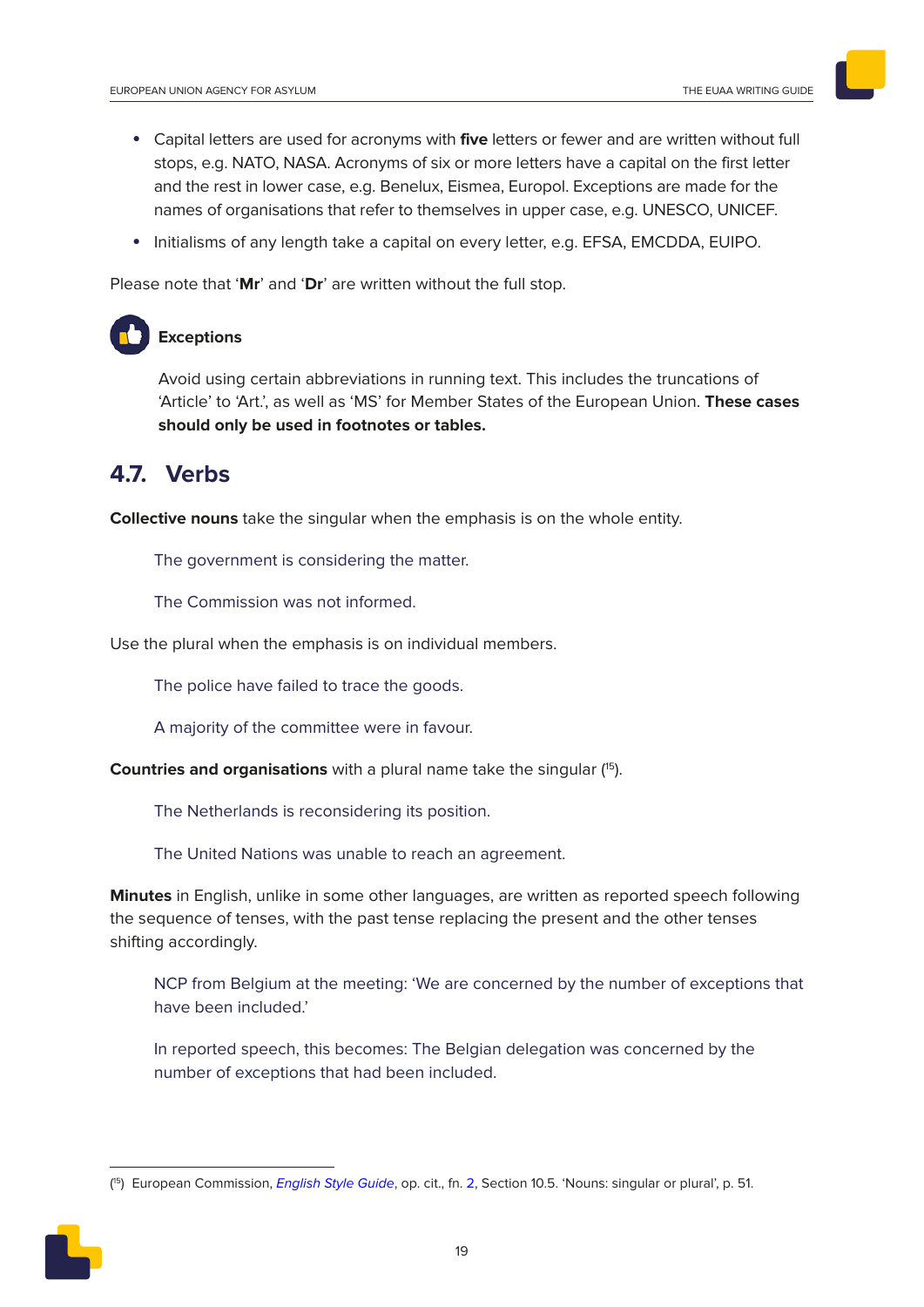## <span id="page-21-1"></span><span id="page-21-0"></span>**4.8. Brackets**

Round brackets, i.e. '()', also known as parentheses, are used much like commas except that the text they contain is less important than the rest of the sentence. They are often used to expand or explain the preceding item in the text.

A second set of round brackets (**not** square brackets) can be used to set off text that itself contains text in brackets.

However, to avoid confusion, it may be better to use en (short) dashes. Be careful not to confuse en dashes (–) with hyphens (-).



The conclusions of the analysis – in particular regarding fair trade, the environment and transport (including green cars) – highlighted the following:

The keyboard shortcut is  $CTRL + Num -$ , or  $ALT + 0150$ .

When using round brackets in citations, for example citing numbered paragraphs from legislation, use a pair of brackets closed up to the article number.

NB: Never put a comma before the opening bracket.

Use square brackets to make editorial insertions in quoted material.

They [the members of the committee] voted in favour of the proposal.

When translating, **use square brackets to insert translations or explanations** after names or titles left in the original language (<sup>16</sup>).

## **4.9. Capital letters**

**Capital letters are to be used sparingly.**

| <b>Capitals</b>                                                                                                     | No capitals                                                                                                                                     |
|---------------------------------------------------------------------------------------------------------------------|-------------------------------------------------------------------------------------------------------------------------------------------------|
| Proper names, <i>i.e.</i> titles and names of persons, bodies,<br>documents, etc. Examples: Court of Justice of the | A noun used as an ordinary noun in making a general<br>reference.                                                                               |
| European Union, the Advocate General, the Member<br>States, the United Nations.                                     | Examples: national courts and tribunals, governments,<br>states.                                                                                |
| When referring to an 'Article', with the word written in<br>full each time e.g. Article 9 QD                        | A specific named body or legal act, even when<br>followed by a reference number. Example: the<br>qualification directive (Directive 2011/95/EU) |
|                                                                                                                     | A shortened reference to a specific named body or<br>legal act which has already been referred to in full,<br>including the reference number.   |
|                                                                                                                     | Examples: the returns directive, the convention,<br>the court, the contracting state, state parties, the<br>government                          |

<sup>(&</sup>lt;sup>16</sup>) European Commission, *[English Style Guide](https://ec.europa.eu/info/sites/info/files/styleguide_english_dgt_en.pdf)*, op. cit., fn. [2,](#page-5-2) Section 2.20. 'Brackets', p. 13.

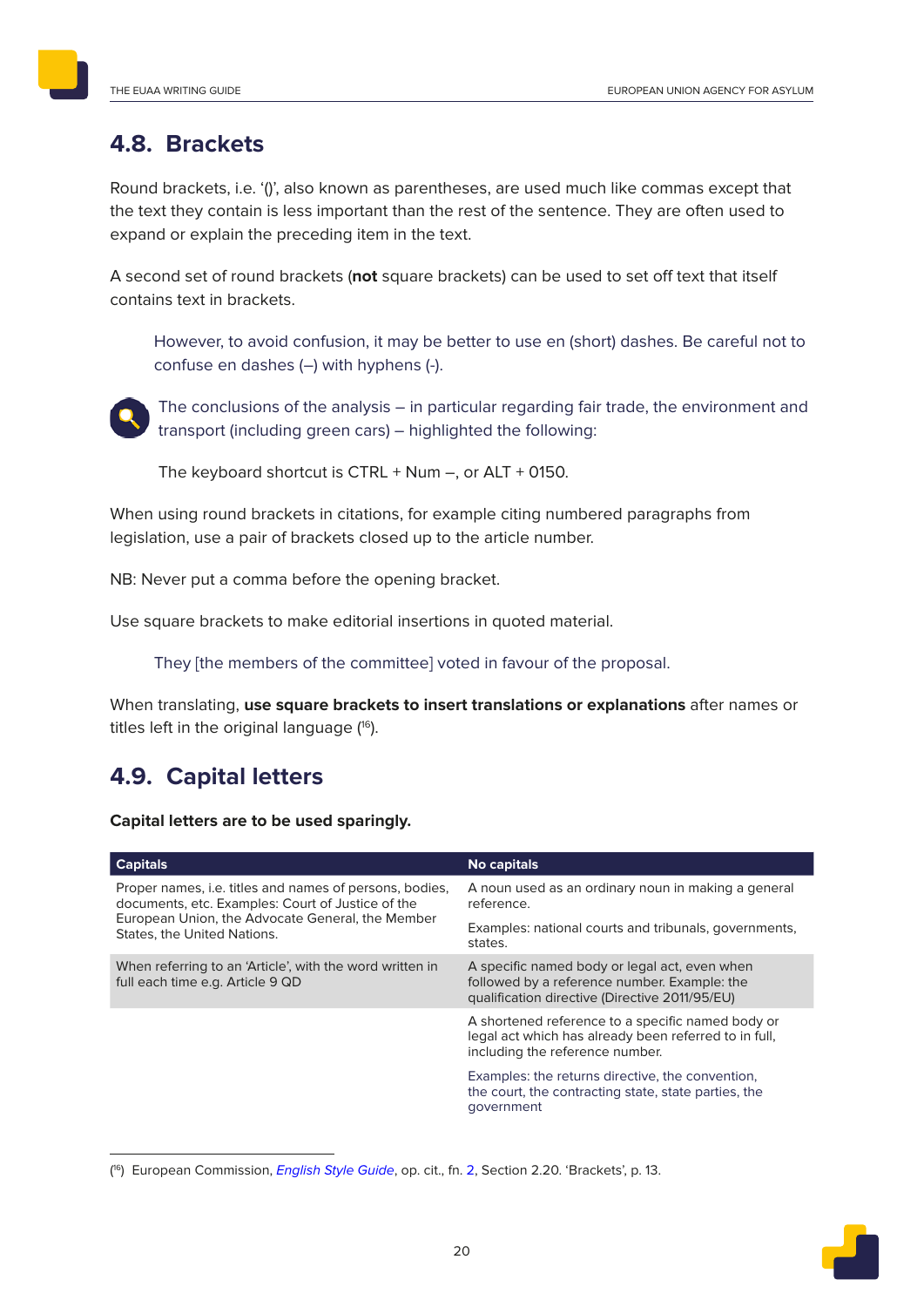<span id="page-22-0"></span>

| <b>Capitals</b> | No capitals                                                                                                    |
|-----------------|----------------------------------------------------------------------------------------------------------------|
|                 | A word such as 'state' used as an adjective or general<br>noun e.g., state actor.                              |
|                 | Long names that read more like a description than<br>a real title.                                             |
|                 | Example: Committee for the adaptation of the directive<br>on the introduction of health and safety measures    |
|                 | A group of countries that is either defined or ill defined,<br>e.g. Arab states, Gulf states, European states. |
|                 | An ad hoc group, e.g. the Belgian delegation.                                                                  |
|                 | 'Recital' or 'judgment' when located in the middle of<br>a sentence.                                           |
|                 | Seasons of the year (spring, summer, autumn, winter).                                                          |

## **4.10. Dates and time**

Dates should be written using the form 'day month year', e.g. 6 August 2010 (not 6<sup>th</sup> August 2010, August 6, 2010, or any variation thereof).

Four digits should be used to write the year (2010 not '10). When referring to decades write 1990s (no apostrophe). The time of the day should be written using the 24-hour system and not a.m./p.m.

## **4.11. Full stops**

Do not add another full stop where a sentence ends with a quotation ending in a full stop.

If a whole sentence is in brackets, the full stop must be placed before the closing bracket. Do not forget the full stop at the end of the preceding sentence as well.

All footnotes end in a full stop, except those consisting solely of an internet or email address, or those ending in a hyperlink.

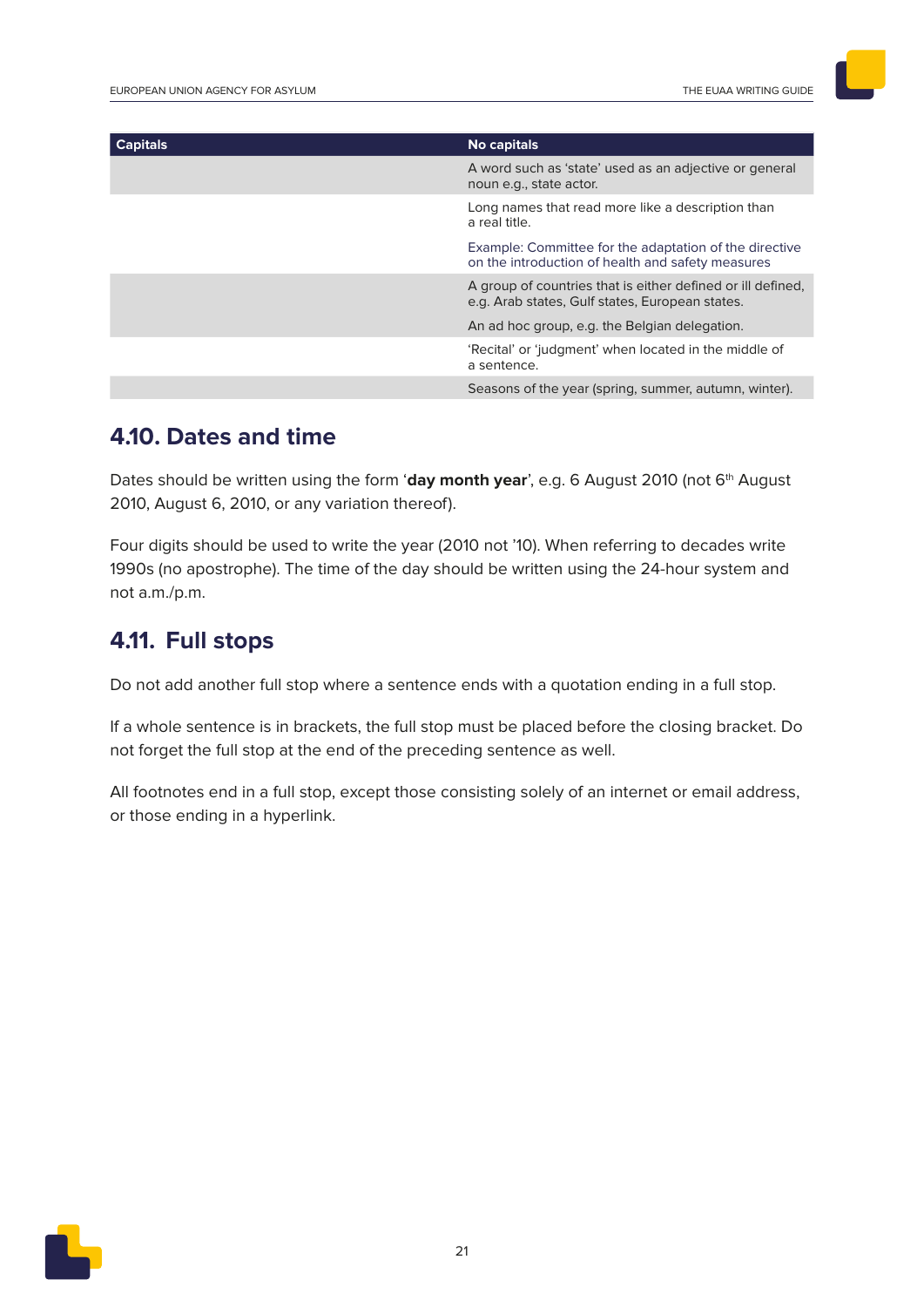## <span id="page-23-0"></span>**4.12. Hyphens**

Frequently used words that require hyphenation.

| Words that require a hyphen                               | Words that do not require a hyphen                                                                                                            |
|-----------------------------------------------------------|-----------------------------------------------------------------------------------------------------------------------------------------------|
| up-to-date (adjective)                                    | up to date (adverb phrase)                                                                                                                    |
| The up-to-date document is on the desk.                   | The file was up to date.                                                                                                                      |
| above-mentioned                                           | coordinate                                                                                                                                    |
| child-specific                                            | cooperate                                                                                                                                     |
| case-by-case                                              | decision maker                                                                                                                                |
| case-law                                                  | decision making (compound noun)<br>Decision making has become more difficult.                                                                 |
| decision-making (adjective)                               | ill treatment                                                                                                                                 |
| The decision-making process has become more<br>difficult. |                                                                                                                                               |
| end-user                                                  | to follow up (verb)                                                                                                                           |
| face-to-face                                              | login (noun)                                                                                                                                  |
|                                                           | log in (verb)                                                                                                                                 |
| face-to-face interview                                    | policymaker                                                                                                                                   |
| follow-up (noun + adjective)                              | policymaking                                                                                                                                  |
| gender-specific                                           | to set up (verb)                                                                                                                              |
| intra-EU                                                  | A word such as 'state' used as an adjective or general<br>noun e.g., state actor.                                                             |
| large-scale arrivals                                      | Long names that read more like a description than<br>a real title.                                                                            |
|                                                           | Example: Committee for the adaptation of the directive<br>on the introduction of health and safety measures                                   |
| long-term effects                                         | A group of countries that is either defined or ill defined,<br>e.g. Arab states, Gulf states, European states.                                |
|                                                           | An ad hoc group, e.g. the Belgian delegation.                                                                                                 |
| pan-European                                              | 'Recital' or 'judgment' when located in the middle of<br>a sentence.                                                                          |
| re-examine                                                | A shortened reference to a specific named body or<br>legal act which has already been referred to in full,<br>including the reference number. |
|                                                           | Examples: the returns directive, the convention,<br>the court, the contracting state, state parties, the<br>government                        |
| third-country national                                    | A word such as 'state' used as an adjective or general<br>noun e.g., state actor.                                                             |
| non-civilian                                              | Long names that read more like a description than<br>a real title.                                                                            |
|                                                           | Example: Committee for the adaptation of the directive<br>on the introduction of health and safety measures                                   |
| non-state                                                 | A word such as 'state' used as an adjective or general<br>noun e.g., state actor.                                                             |
| set-up (noun)                                             | A word such as 'state' used as an adjective or general<br>noun e.g., state actor.                                                             |

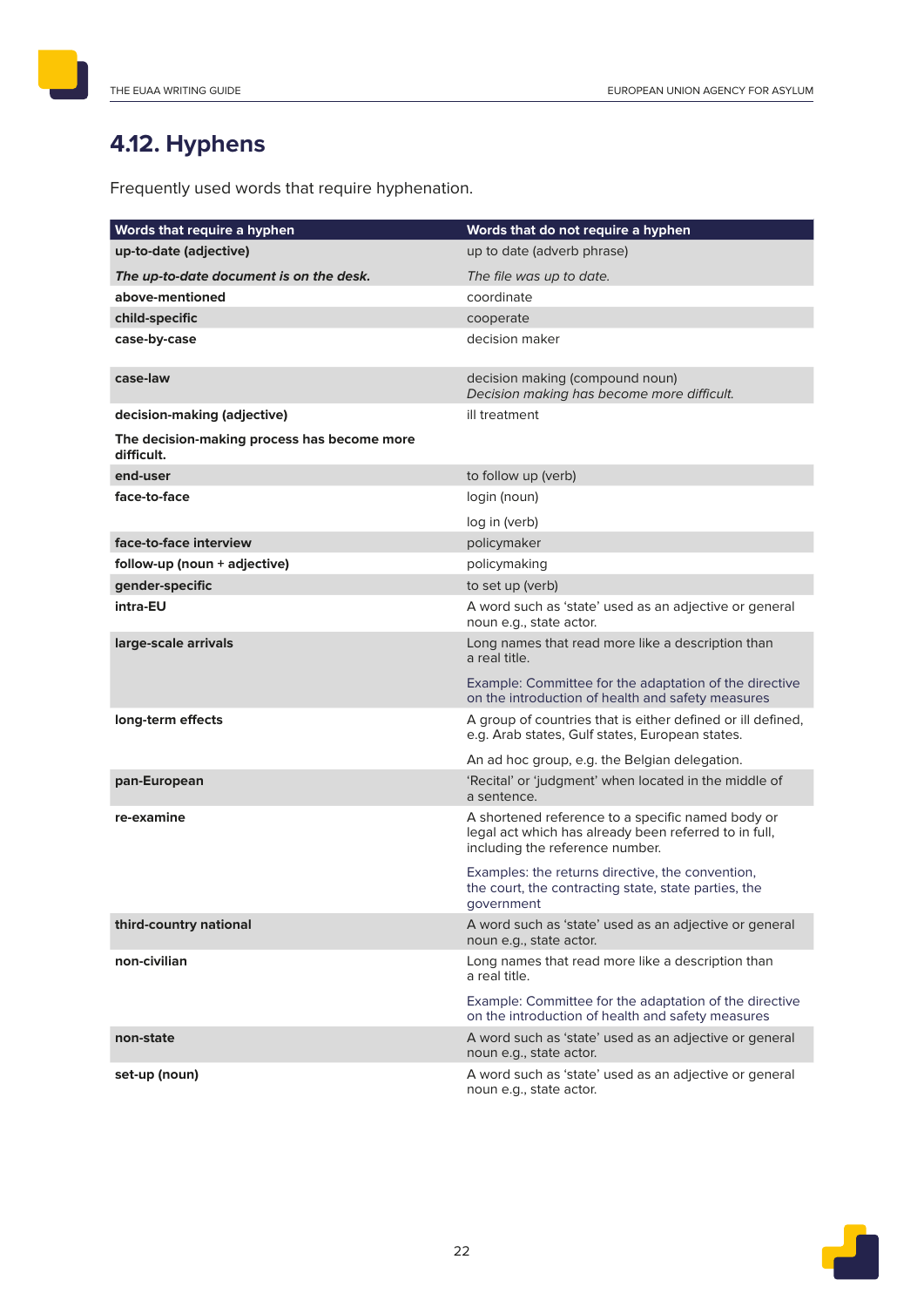## <span id="page-24-0"></span>**4.13. Italics**

Non-English words and phrases should be italicised (no inverted commas) and should have the appropriate accents.

sur place, non-refoulement, effet utile, acquis, préfecture

Exceptions are words and phrases now in common use and/or considered part of the English language.



**Exceptions**

ad hoc, inter alia, per se, de facto, caveat, bona fide, status quo

The names of legal cases cited in the body of the text should also be italicised, though when citing the full name of the case do not italicise the 'v'.

The CJEU ruled in Elgafaji that ..., in TA v Ministry of Interior ...

## **4.14. Lists**

Short lists of individual items should initially be introduced by a full sentence and should include the following features:

- an introductory colon
- no initial capitals (please note obvious exceptions)
- no punctuation after each item
- a full stop at the end.

Where each item in the list completes the introductory sentence, you should:

- begin with an introductory colon:
- label each item with the appropriate bullet point, letter or number;
- start each item with a lowercase letter;
- end each item with a semicolon:
- put a full stop at the end.

See the ISG for more information on lists, including additional types of listed points (<sup>17</sup>).

<sup>(&</sup>lt;sup>17</sup>) Publications Office, *[Interinstitutional Style Guide](https://publications.europa.eu/code/en/en-250700.htm)*, op. cit., fn. [1](#page-5-1), Section 5.7. 'Listed points'.

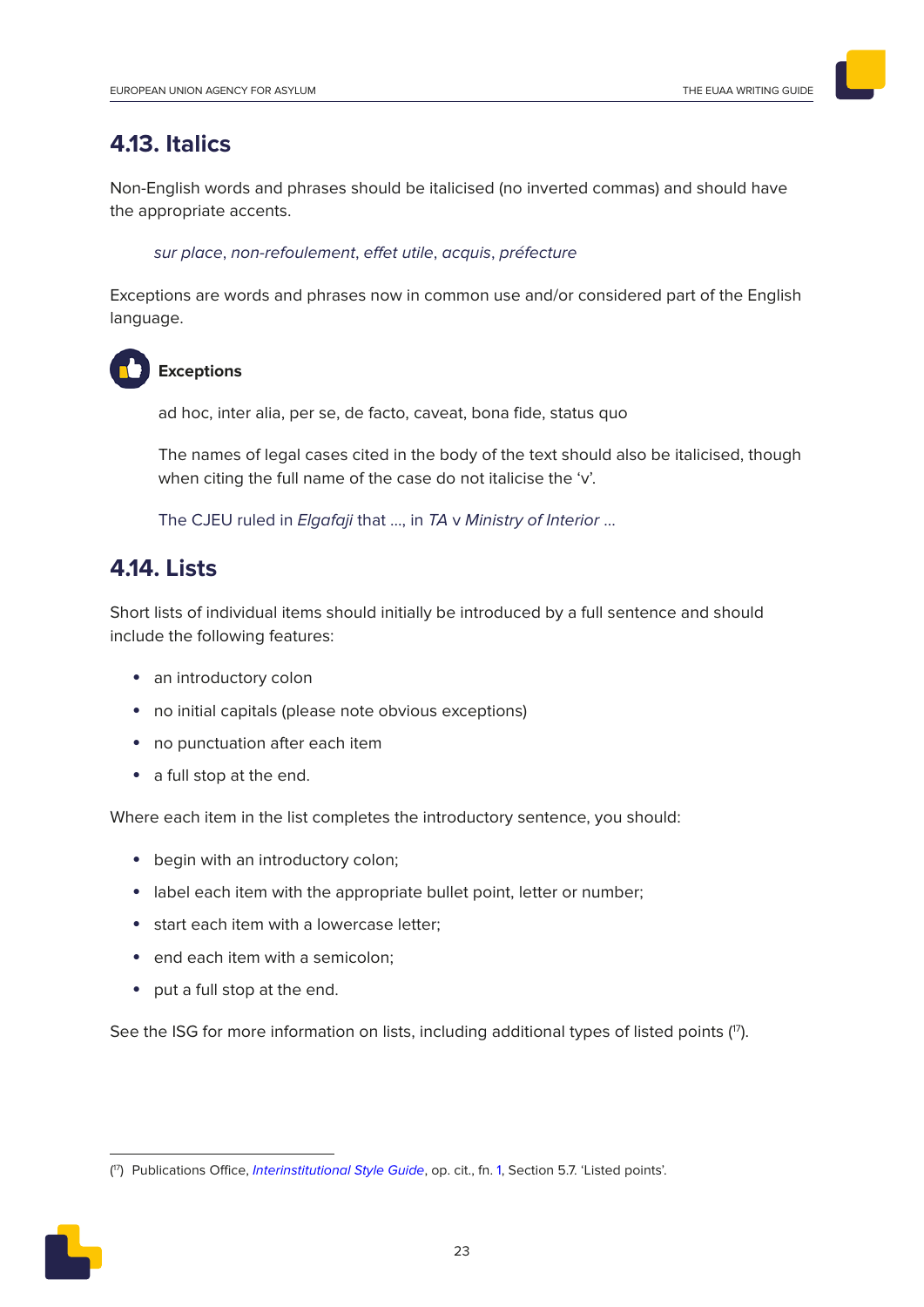## <span id="page-25-0"></span>**4.15. Numbers**

| <b>Situation using figures</b>       | Form                                                                                                                                                                |
|--------------------------------------|---------------------------------------------------------------------------------------------------------------------------------------------------------------------|
| Age                                  | It is 20 years old.                                                                                                                                                 |
|                                      | A 20-year-old car.                                                                                                                                                  |
| Numbers 1-9 are spelled out          | One, two, three, etc.                                                                                                                                               |
|                                      | Exception. When comparing the same items in<br>a sentence/paragraph. For example, there were<br>289 applicants, 9 rejected applicants and 2 awaiting<br>a decision. |
| Spell out all numbers for statistics | 17 Member States have this system in place.                                                                                                                         |
| Use digits for figures 10 and over   | 10, 11, 12, etc.                                                                                                                                                    |
| Pagination                           | p. 4                                                                                                                                                                |
|                                      | pp. 4–8                                                                                                                                                             |
|                                      | pp. 13 and 65                                                                                                                                                       |
|                                      | Section 3.2.                                                                                                                                                        |
|                                      | Figure 5                                                                                                                                                            |
|                                      | footnote 6                                                                                                                                                          |
| Percentage                           | 25 %                                                                                                                                                                |
|                                      | Percentages must have a hard space<br>(CTRL + Shift + space, or ALT + 0160) between the<br>number and the percentage sign.                                          |
|                                      | <b>Exception.</b> When writing in HTML format do not add<br>the space to avoid any technical issues.                                                                |
| Thousands                            | 5 000, 32 198                                                                                                                                                       |
|                                      | Use a hard space (CTRL $+$ Shift $+$ space, or ALT $+$ 0160)<br>as a thousand separator. Do not use a comma or<br>a point as a thousand separator.                  |
|                                      | <b>Exception.</b> When writing in HTML format do not add<br>the space to avoid any technical issues.                                                                |
| Decimal numbers                      | 3.5                                                                                                                                                                 |
|                                      | The integral part of a number is separated from its<br>fractional part by a full stop, not a comma.                                                                 |
| Decades                              | 1990s                                                                                                                                                               |
|                                      | Do not use expressions such as 'the nineties'.                                                                                                                      |
| Ranges denoted by a dash             | 20-30 million people                                                                                                                                                |
| Quantities                           | 7 metres/m; 11 kilometres/km                                                                                                                                        |
| Votes                                | 12 delegations were in favour, 7 against and 6<br>abstained                                                                                                         |
| Time                                 | 6 seconds, 10 minutes, 4 hours, 3 days, 5 weeks, 7<br>months, 11 years                                                                                              |
|                                      | Exception. Two decades, three centuries.                                                                                                                            |

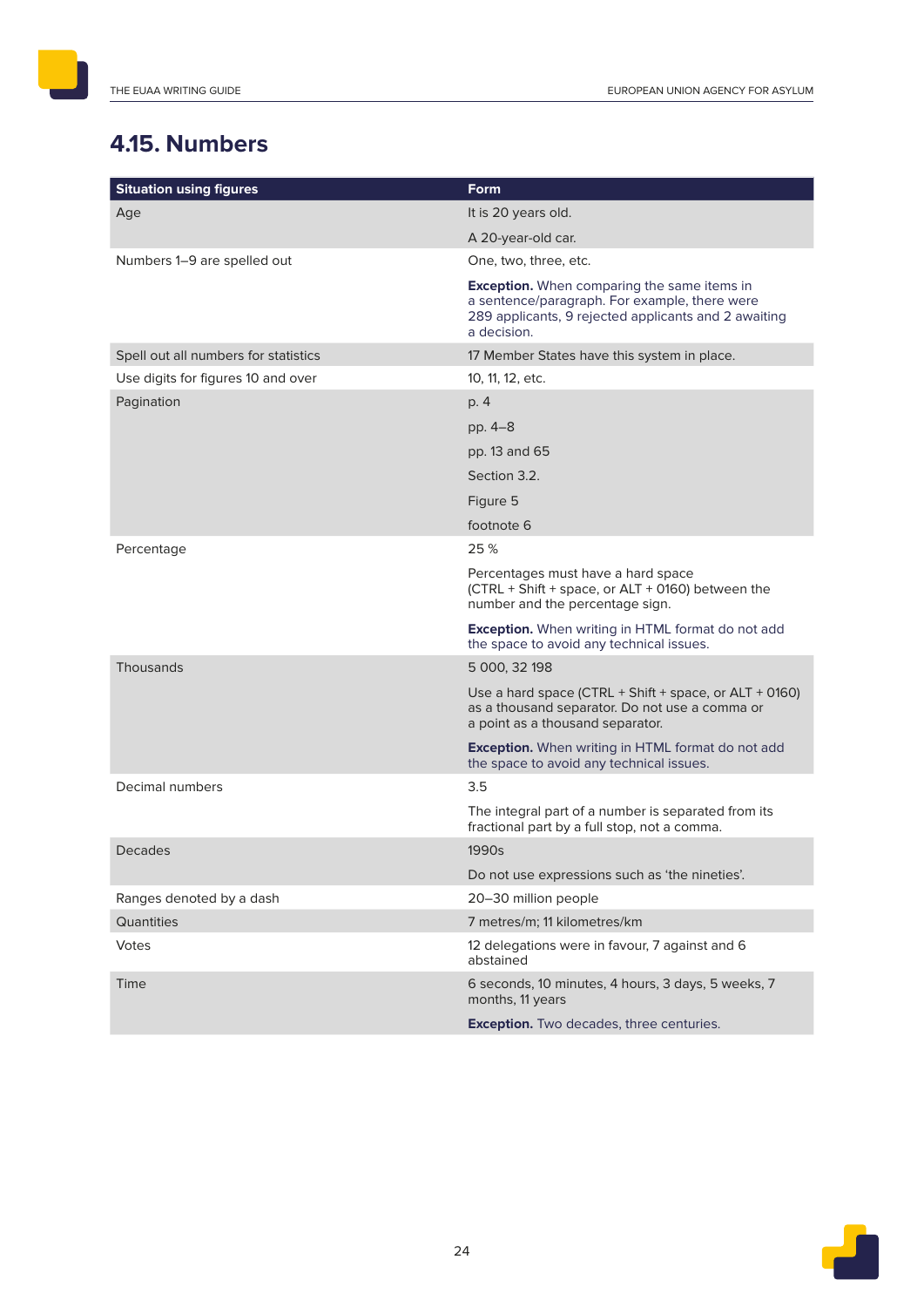#### <span id="page-26-0"></span>**Helpful tips**

Data can be simplified and made more comprehensible using rates/shares.

Round numbers when possible for easier reading and more impact (to remember the number), e.g. 24 % of the/all applicants or almost one quarter of applicants (rather than 23.7 % of the/all applicants). In 2019, EU+ countries received approximately 18 000 applications for international protection (not 'received some 17 865 applicants').

## **4.16. Quotations**

Quoted text is indicated in two different ways in English: single quotation marks **'…'** and double quotation marks **"…"** (<sup>18</sup>).



Double quotation marks are only used for quotations within a quotation; in all other cases, **curly, single quotation marks are to be used**.

Moreover, the following rules must be followed.

• **Short quotations of fewer than four lines** do not require any particular formatting. These short quotes simply run in the text, enclosed by **opening and closing single quotation marks only**.

Article 10(1)(d) QD (recast) states that the group 'has a distinct identity in the relevant country, because it is perceived as being different by the surrounding society'.

- Quotations of four lines and longer are known as **extended or block quotations**. These quotations **do not require single quotation marks**. These should be block formatted with an indent on the left margin and separated from the text after using a paragraph space. Extended quotation marks should be written in italics (<sup>19</sup>).
- Quotation marks are placed inside the concluding punctuation when quoting a word or extract.

A local NGO described the situation as 'stable'.

• The quotation mark is placed outside the full stop when quoting a complete sentence. This is also the case where the quotation itself contains a concluding mark and no further full stop is required.

Article 20(5) QD (recast) reiterates: 'The best interests of the child shall be a primary consideration for Member States when implementing the provisions of the Chapter that involve minors.'

<sup>(&</sup>lt;sup>19</sup>) Publications Office, *[Interinstitutional Style Guide](https://publications.europa.eu/code/en/en-4100109en.htm)*, op. cit., fn. [1](#page-5-1), Section 5.10. '[Quotation'](https://publications.europa.eu/code/en/en-251000.htm).



<sup>(&</sup>lt;sup>18</sup>) Publications Office, [Interinstitutional Style Guide](https://publications.europa.eu/code/en/en-4100109en.htm), op. cit., fn. [1](#page-5-1), Section 10.1.9. 'Quotation marks'.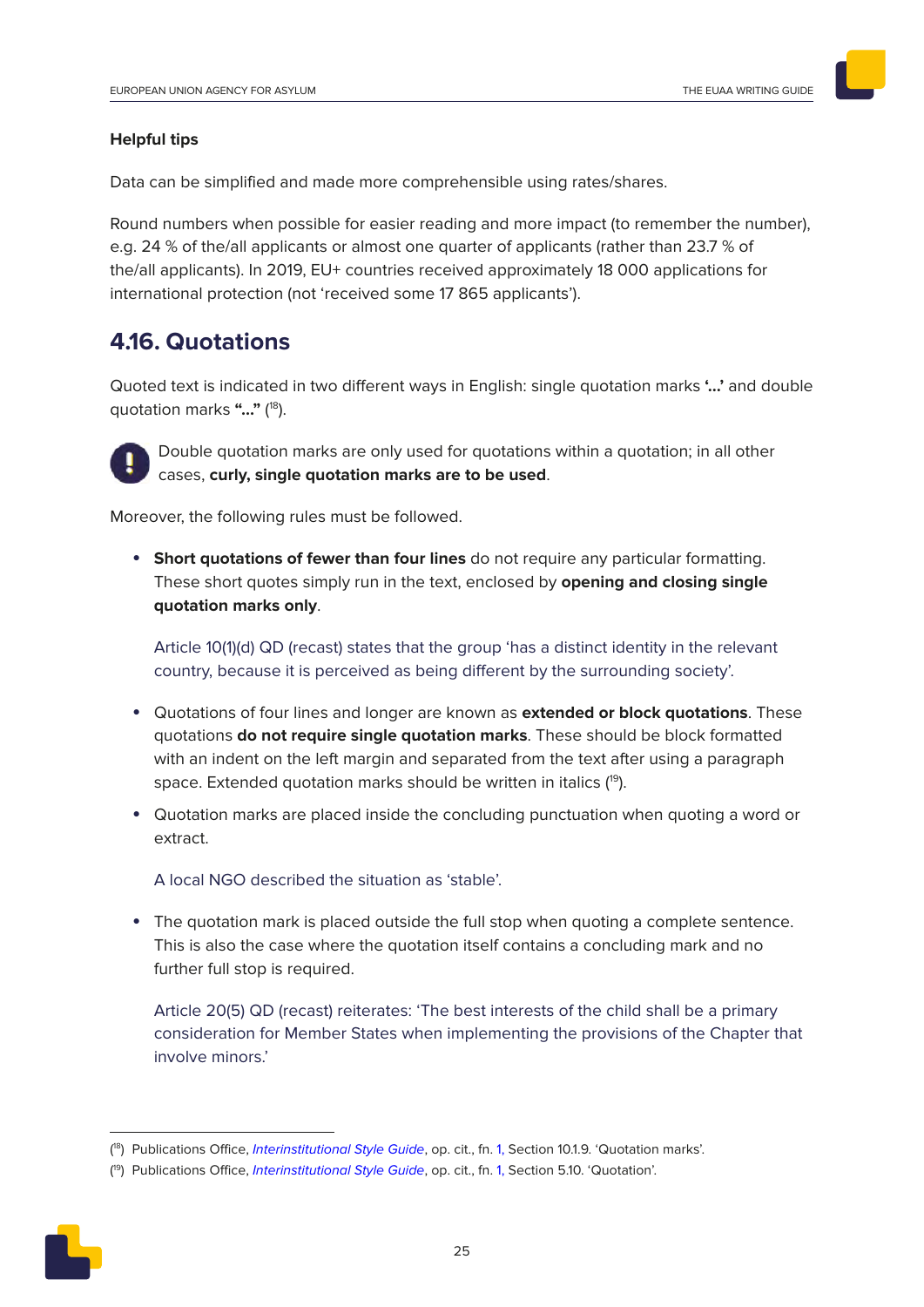Additional elements and specifications that are not originally part of the quotation should be added in square brackets. Refer to the section ['Brackets'](#page-21-1) for more on this.

'The convention [Refugee Convention] was adopted.'

**Ellipses** are used to indicate omissions of one or more words.

Omissions of an entire line or paragraph should be indicated by an ellipsis within square brackets and separated by a line.

'The Convention

[…]

entered into force in 1953.'



Additional emphasis by the author should be indicated by stating '(emphasis added)' either within the footnote where the source of the quotation is referred to or within the text itself, directly after the quotation. If emphasis is part of the original quotation, this should be indicated as '(original emphasis)'.

Any errors in the original text are to be marked with [sic].

Single quotation marks can also be used to identify words and phrases that are not themselves quotes but to which you wish to draw attention as lexical items.

Do not use quotation marks for titles of books or newspapers, or foreign expressions. These are displayed in italics.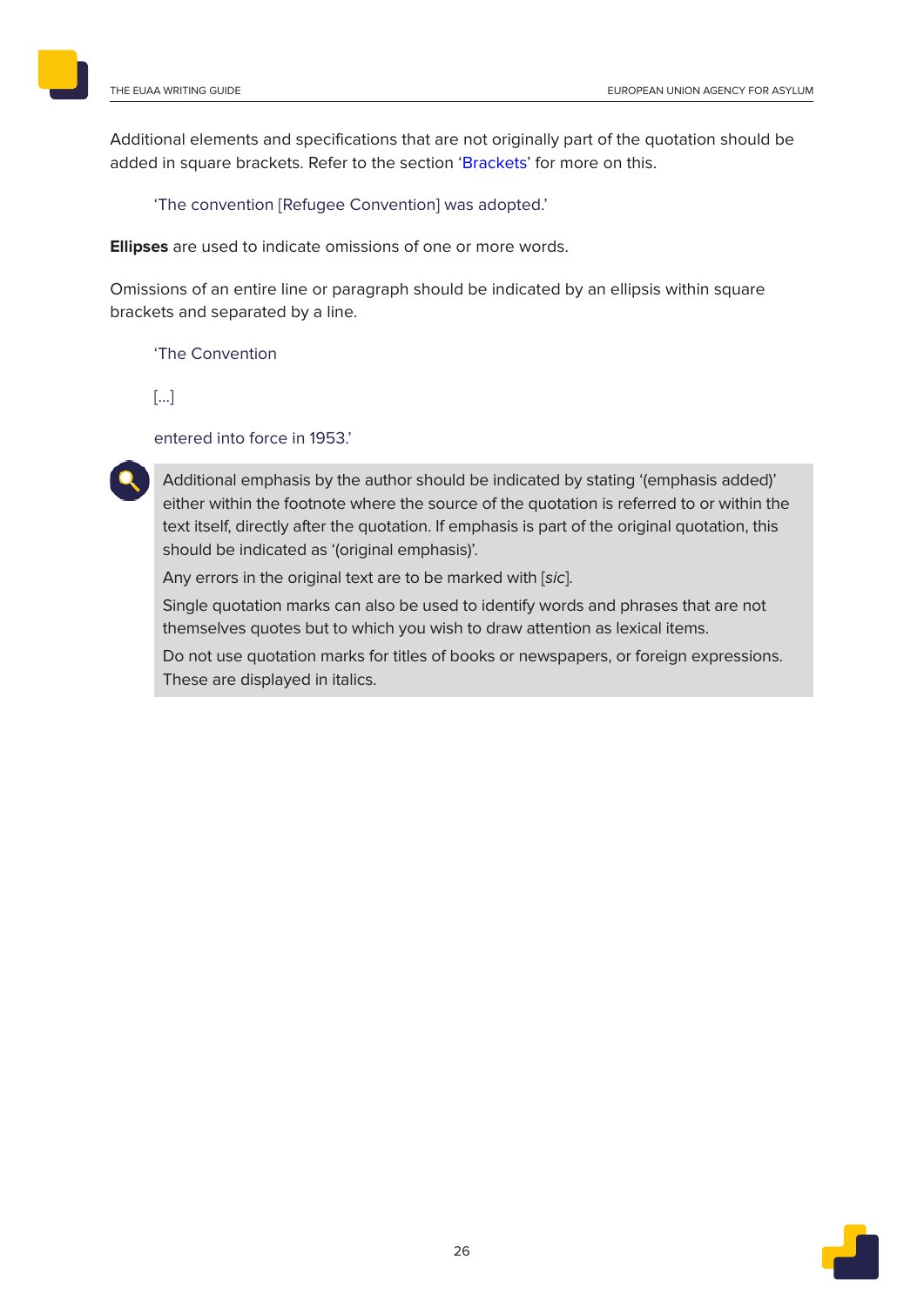## <span id="page-28-0"></span>**5. Referencing**

## **5.1. Article references**

Please refer to the ISG for more information on article references  $(^{20})$ .

The various parts of a reference, if numbered, are cited in descending order. They are not separated by commas or spaces.

- Article 10(3)(a) APD (recast) …
- Article 2 and Article 3(2) provide that …
- Article 2(3) and Article 3 provide that …

Where subdivisions of the same type are mentioned, the name is not repeated. Ensure that the reference type is in the plural.

- Chapter**s** I and II
- Article**s** 1, 4 and 9
- the first and third indent**<sup>s</sup>**

Where reference is made to subdivisions of the same type, of which one or more are accompanied by subdivisions of a lower level, the subdivision in question is mentioned each time:

- Article 2 and Article 3(1) of Regulation … (and not 'Articles 2 and 3(1) of Regulation …')
- Article 2, Article 5(2) and (3) and Articles 6 to 9 of Regulation … (and not 'Articles 2, 5(2) and (3) and 6 to 9')
- ... and in particular points (1)(b) and (3)(c) of Article 1, ...

Referencing is necessary for any mention of an outside source of information. This ranges from that which you are directly quoting to any source that may have had an indirect influence on your work.

Where referencing sources that are time sensitive, it is good practice to add to the footnote 'accessed on' plus the date you referred to the source. It is not necessary to do this for all references as sources that will not change over time do not warrant this.

 $(2^{\circ})$  Publications Office, [Interinstitutional Style Guide](http://publications.europa.eu/code/en/en-130203.htm), op. cit., fn. [1](#page-5-1), Section 3.2.3. 'References to subdivisions of an act'.

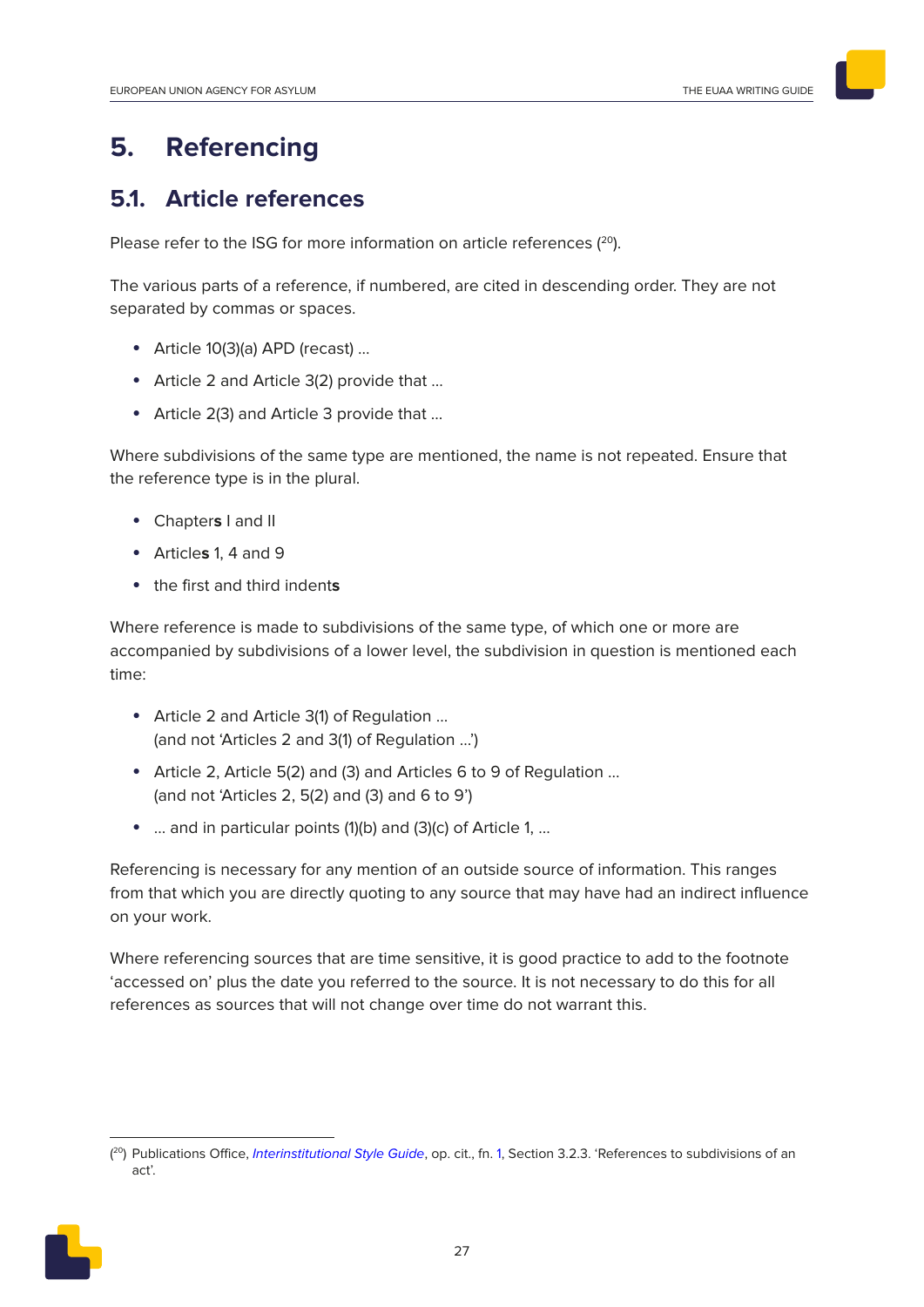## <span id="page-29-0"></span>**5.2. Internal linking**

Use Word's **cross reference feature** when inserting references to other parts of your document, including linking the 'op. cit.' references in the footnotes. Cross references are used instead of inserting internal hyperlinks. This will ensure that you can quickly and automatically update the references should the text change or sections be moved around.

- 1. Make sure each chapter or section starts with a numbered heading using the correct Word 'Heading' styles.
- 2. Click the curser where you want the reference to appear. On the 'References' tab of the ribbon, in the 'Captions' group, click the 'Cross-reference' button.



- 3. In the 'Reference type' box, choose 'Heading', and in the 'Insert reference to' box, choose 'Heading number'. Choose the correct heading shown in the box at the bottom then click 'Insert'.
- 4. The same can be done for 'op. cit.' in a footnote by choosing 'Footnote' in the 'Reference type' box and 'Footnote number' in the 'Insert reference to' box.
- 5. Select all of the text (CTRL + A) to select all body text or all footnotes and press **F9** to automatically update the references.

## **5.3. Citing EUAA documents**

References to EUAA documents in the body text should be written as in the example below. Full title, bibliographical reference and hyperlink to the name of the publication are to be provided in the footnote only.

For more information, refer to the EUAA booklet on age assessment (').

(1) EUAA, [All you need to know about age assessment](https://euaa.europa.eu/sites/default/files/publications/2022-01/2022_Booklet_Age_assessment_children_EN.pdf), 2022.

Materials published under EASO have been automatically inherited by the EUAA and reference can be made to the EUAA as the author in the body text. However, the full bibliographical citation shall indicate the name of the agency and the title at the time of publication.

For more information refer to the Guidance on contingency planning (').

(1) EASO, [Guidance on contingency planning](https://easo.europa.eu/sites/default/files/easo-guidance-contingency-planning-2018.pdf) in the context of reception, March 2018.

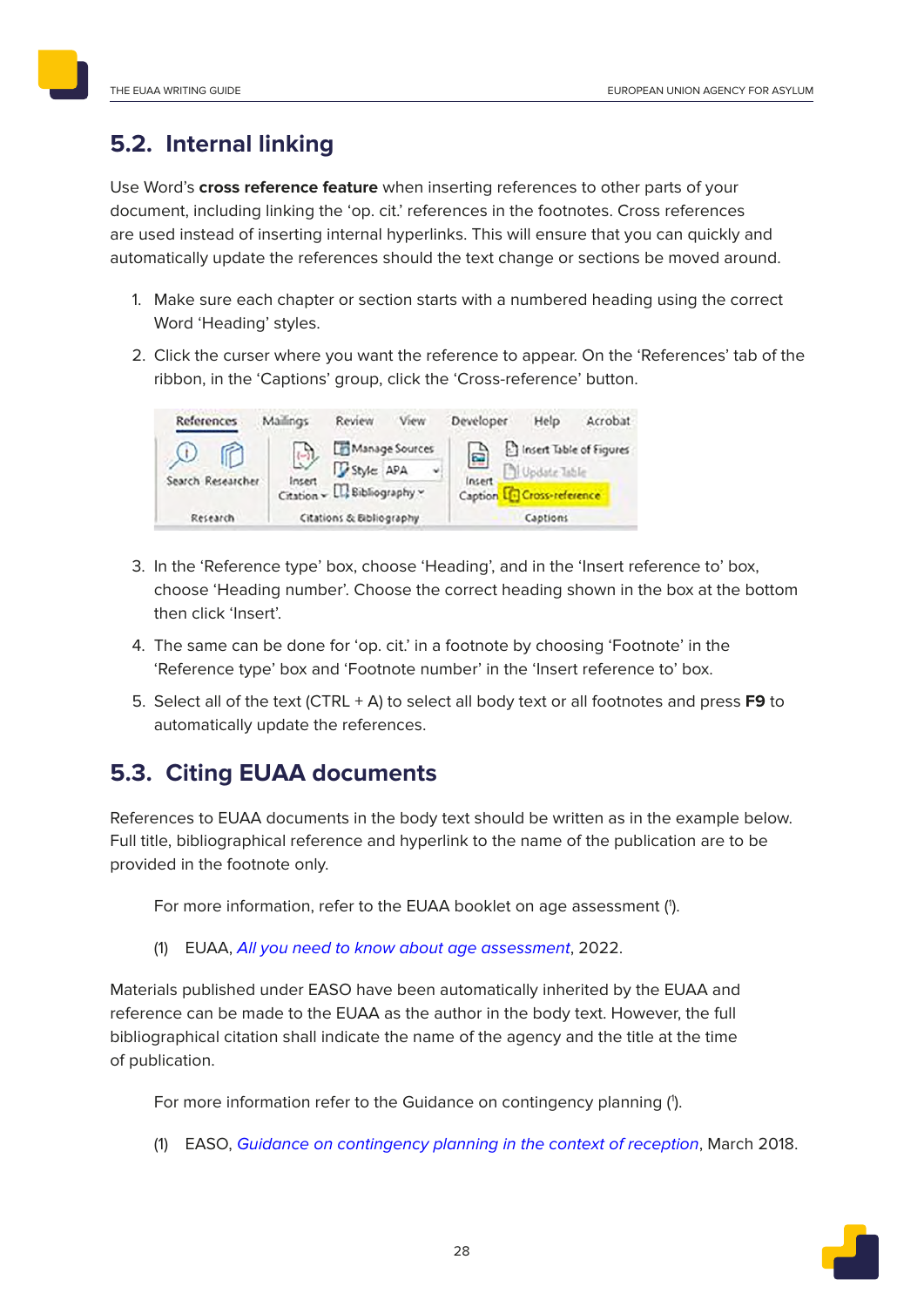## <span id="page-30-0"></span>**5.4. Citing European case-law databases and the EUAA Case Law Database**

For the EUAA Practical Guide Series, attach the link to the original database to the party names in the case law reference. Refer to the summary available in the EUAA Case Law Database afterwards.

<span id="page-30-1"></span>ECthR, judgment of 28 June 2011, Sufi and Elmi v [the United Kingdom](https://eur03.safelinks.protection.outlook.com/?url=https%3A%2F%2Fhudoc.echr.coe.int%2Feng%23%257B%2522itemid%2522%3A%5B%2522001-105434%2522%5D%257D&data=04%7C01%7C%7Cfcd147d5d6154e1bccdc08d91a9b3ea9%7Cd19e4243f4804af5889971f10798d806%7C0%7C0%7C637570076337126795%7CUnknown%7CTWFpbGZsb3d8eyJWIjoiMC4wLjAwMDAiLCJQIjoiV2luMzIiLCJBTiI6Ik1haWwiLCJXVCI6Mn0%3D%7C1000&sdata=GoT97eIgLjNgk40%2FwG%2BtvKNllAqFJ1Z5frJDYlee5PE%3D&reserved=0), Nos 8319/07 and 11449/07, ECLI:CE:EChR:2011:0628JUD000831907, paras 283, 294, 295. Summary available in the [EUAA Case Law Database.](https://caselaw.easo.europa.eu/pages/viewcaselaw.aspx?CaseLawID=1682)

## **5.5. Bibliography**

Include a bibliography of the sources used at the end of the document. The sources should appear in alphabetical order and by most recent year first. For multiple entries from the same organisation and for the same year, use letters: 2019a, 2019b, 2019c.

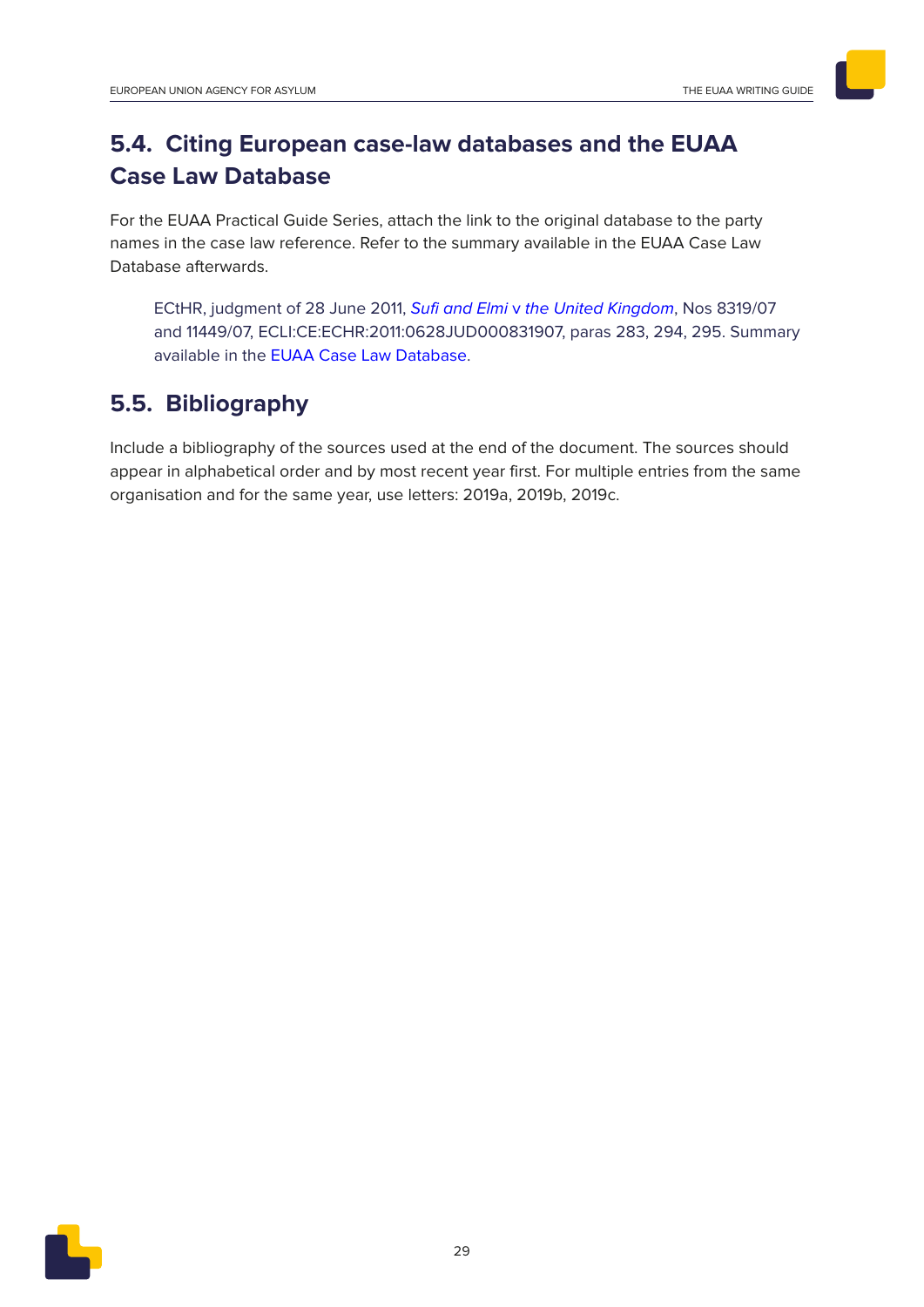## <span id="page-31-1"></span><span id="page-31-0"></span>**Annex I. Abbreviations and acronyms**

Go back to ['Abbreviations'](#page-19-1)

| <b>Shorthand</b>                            | Long name                                                                                                                                                                                                                                                                                                                                        |
|---------------------------------------------|--------------------------------------------------------------------------------------------------------------------------------------------------------------------------------------------------------------------------------------------------------------------------------------------------------------------------------------------------|
| <b>APD</b>                                  | asylum procedures directive - Council Directive 2005/85/EC of 1 December 2005 on<br>minimum standards on procedures for granting and withdrawing refugee status                                                                                                                                                                                  |
| <b>APD (recast)</b>                         | asylum procedures directive (recast) – Directive 2013/32/EU of the European<br>Parliament and of the Council of 26 June 2013 on common procedures for granting and<br>withdrawing international protection (recast)                                                                                                                              |
| <b>CAT</b>                                  | Committee against Torture                                                                                                                                                                                                                                                                                                                        |
| <b>CEAS</b>                                 | Common European Asylum System                                                                                                                                                                                                                                                                                                                    |
| <b>CEPOL</b>                                | European Union Agency for Law Enforcement Training                                                                                                                                                                                                                                                                                               |
| <b>CJEU</b>                                 | Court of Justice of the European Union                                                                                                                                                                                                                                                                                                           |
| <b>CNDA</b>                                 | Cour Nationale du Droit d'Asile                                                                                                                                                                                                                                                                                                                  |
| CoE                                         | Council of Europe                                                                                                                                                                                                                                                                                                                                |
| <b>Convention against</b><br><b>Torture</b> | Convention against Torture and Other Cruel, Inhuman or Degrading Treatment of<br>Punishment (1984)                                                                                                                                                                                                                                               |
| Coreper                                     | <b>Committee of Permanent Representatives</b>                                                                                                                                                                                                                                                                                                    |
| <b>DG</b>                                   | Directorate-General                                                                                                                                                                                                                                                                                                                              |
| <b>Dublin Convention</b>                    | Convention Determining the State Responsible for Examining Applications for Asylum<br>Lodges in One of the Member States of the European Communities (1990)                                                                                                                                                                                      |
| <b>Dublin II regulation</b>                 | Council Regulation (EC) No 343/2003 of 18 February 2003 establishing the criteria and<br>mechanisms for determining the Member State responsible for examining an asylum<br>application lodged in one of the Member States by a third-country national                                                                                           |
| <b>Dublin III regulation</b>                | Regulation (EU) No 604/2013 of the European Parliament and of the Council of 26 June<br>2013 establishing the criteria and mechanisms for determining the Member State<br>responsible for examining an application for international protection lodged in one of<br>the Member States by a third-country national or a stateless person (recast) |
| <b>EUAA</b>                                 | European Union Agency for Asylum, previously European Asylum Support Office                                                                                                                                                                                                                                                                      |
| <b>ECHR</b>                                 | European Convention for the Protection of Human Rights and Fundamental Freedoms                                                                                                                                                                                                                                                                  |
| <b>ECtHR</b>                                | European Court of Human Rights                                                                                                                                                                                                                                                                                                                   |
| EP                                          | European Parliament                                                                                                                                                                                                                                                                                                                              |
| EU                                          | European Union                                                                                                                                                                                                                                                                                                                                   |
| <b>EU Charter</b>                           | Charter of Fundamental Rights of the European Union (2000)                                                                                                                                                                                                                                                                                       |
| <b>Eurodac regulation</b>                   | Council Regulation (EC) No 2725/2000 of 11 December 2000 concerning the<br>establishment of 'Eurodac' for the comparison of fingerprints for the effective application<br>of the Dublin Convention                                                                                                                                               |
| <b>Eurodac regulation</b><br>(recast)       | Regulation (EU) No 603/2013 of the European Parliament and of the Council of 26 June<br>2013 on the establishment of 'Eurodac' for the comparison of fingerprints  (recast)                                                                                                                                                                      |
| <b>Europol</b>                              | European Union Agency for Law Enforcement Cooperation                                                                                                                                                                                                                                                                                            |
| <b>Eurostat</b>                             | the EU's statistical office                                                                                                                                                                                                                                                                                                                      |
| <b>FAC</b>                                  | Federal Administrative Court (Germany)                                                                                                                                                                                                                                                                                                           |
| <b>FGM</b>                                  | female genital mutilation                                                                                                                                                                                                                                                                                                                        |
| <b>FGM/C</b>                                | female genital mutilation/cutting                                                                                                                                                                                                                                                                                                                |
| <b>FRA</b>                                  | European Union Agency for Fundamental Rights                                                                                                                                                                                                                                                                                                     |
| <b>FRD</b>                                  | family reunification directive - Council Directive 2003/86/EC of 22 September 2003 on<br>the right to family reunification                                                                                                                                                                                                                       |
| <b>Frontex</b>                              | European Border and Coast Guard Agency                                                                                                                                                                                                                                                                                                           |
| <b>HRC</b>                                  | Human Rights Committee                                                                                                                                                                                                                                                                                                                           |

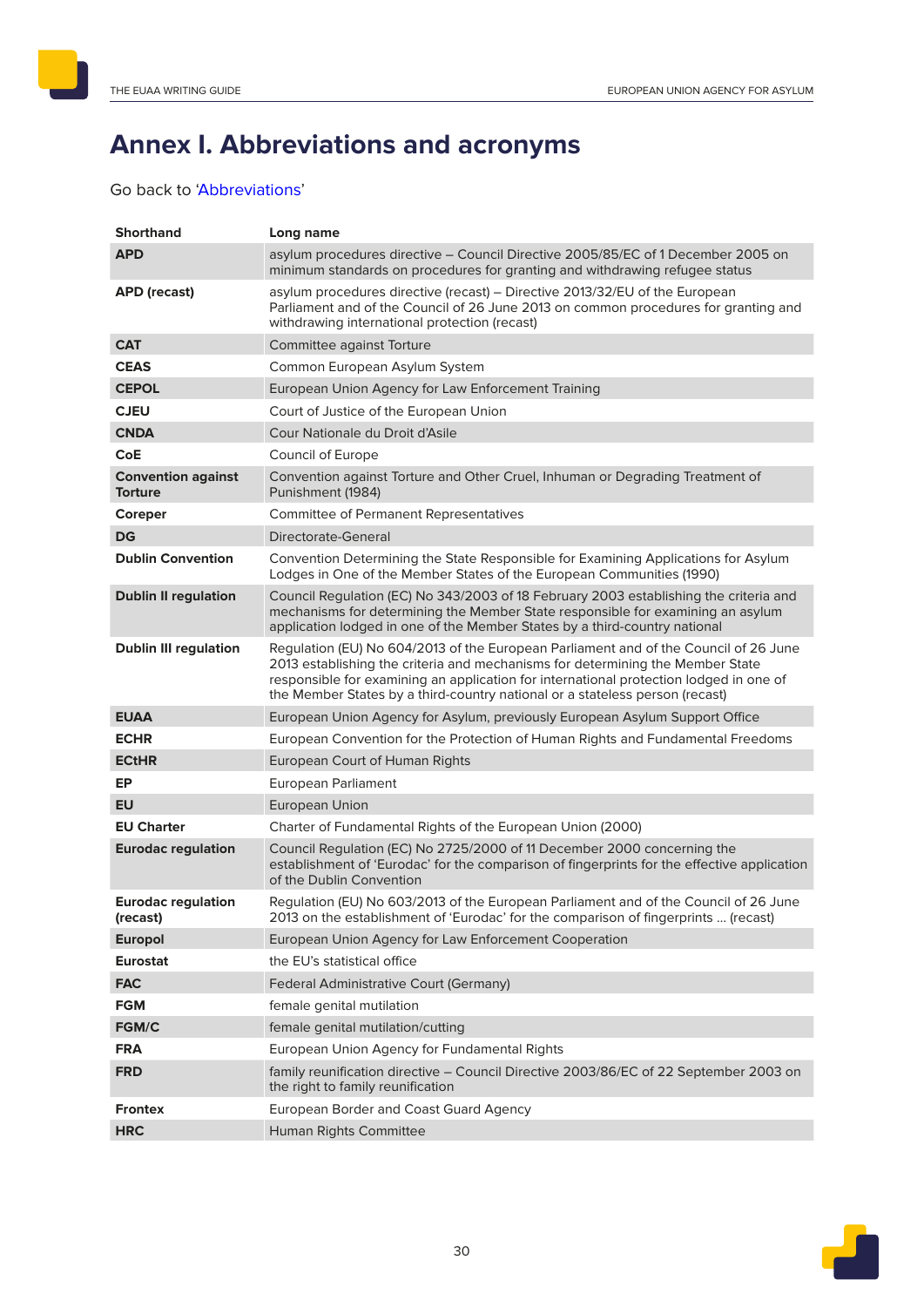| <b>Shorthand</b>          | Long name                                                                                                                                                                                                                                                                                                                                                                                                          |
|---------------------------|--------------------------------------------------------------------------------------------------------------------------------------------------------------------------------------------------------------------------------------------------------------------------------------------------------------------------------------------------------------------------------------------------------------------|
| <b>LNRAI</b>              | International Association of Refugee and Migration Law Judges (formerly IARLJ -<br>International Association of Refugee Law Judges)                                                                                                                                                                                                                                                                                |
| <b>ICCPR</b>              | International Covenant on Civil and Political Rights                                                                                                                                                                                                                                                                                                                                                               |
| <b>ICESCR</b>             | International Covenant on Economic, Social and Cultural Rights                                                                                                                                                                                                                                                                                                                                                     |
| <b>ICRC</b>               | International Committee of the Red Cross                                                                                                                                                                                                                                                                                                                                                                           |
| <b>ICTY</b>               | International Criminal Tribunal for the former Yugoslavia                                                                                                                                                                                                                                                                                                                                                          |
| <b>IHL</b>                | international humanitarian law                                                                                                                                                                                                                                                                                                                                                                                     |
| <b>LGBTI</b>              | lesbian, gay, bisexual, transgender and intersex                                                                                                                                                                                                                                                                                                                                                                   |
| <b>LTRD</b>               | long-term residents directive - Council Directive 2003/109/EC of 25 November 2003<br>concerning the status of third-country nationals who are long-term residents                                                                                                                                                                                                                                                  |
| <b>MPSG</b>               | membership of a particular social group                                                                                                                                                                                                                                                                                                                                                                            |
| <b>OJ</b>                 | Official Journal of the European Union (short form: Official Journal)                                                                                                                                                                                                                                                                                                                                              |
| <b>OP</b>                 | Publications Office of the European Union                                                                                                                                                                                                                                                                                                                                                                          |
| QD                        | qualification directive – Council Directive 2004/83/EC of 29 April 2004 on minimum<br>standards for the qualification and status of third country nationals or stateless persons<br>as refugees or as persons who otherwise need international protection and the content<br>of the protection granted                                                                                                             |
| <b>QD</b> (recast)        | qualification directive (recast) - Directive 2011/95/EU of the European Parliament and<br>of the Council of 13 December 2011 on standards for the qualification of third-country<br>nationals or stateless persons as beneficiaries of international protection, for a uniform<br>status for refugees or for persons eligible for subsidiary protection, and for the content<br>of the protection granted (recast) |
| <b>RCD</b>                | reception conditions directive – Council Directive 2003/9/EC of 27 January 2003 laying<br>down minimum standards for the reception of asylum seekers                                                                                                                                                                                                                                                               |
| <b>RCD</b> (recast)       | reception conditions directive (recast) - Directive 2013/33/EU of the European<br>Parliament and of the Council of 26 June 2013 laying down standards for the reception<br>of applicants for international protection (recast)                                                                                                                                                                                     |
| <b>RD</b>                 | return directive – Directive 2008/115/EC of the European Parliament and of the Council<br>of 16 December 2008 on common standards and procedures in Member States for<br>returning illegally staying third-country nationals                                                                                                                                                                                       |
| <b>Refugee Convention</b> | Convention Relating to the Status of Refugees (1951), as amended by its Protocol (1967)                                                                                                                                                                                                                                                                                                                            |
| TEC                       | Treaty Establishing the European Community                                                                                                                                                                                                                                                                                                                                                                         |
| TEU                       | Treaty on European Union                                                                                                                                                                                                                                                                                                                                                                                           |
| <b>TFEU</b>               | Treaty on the Functioning of the European Union                                                                                                                                                                                                                                                                                                                                                                    |
| TPD                       | temporary protection directive - Directive 2001/55/CE of 20 July 2001 on minimum<br>standards for giving temporary protection in the event of a mass influx of displaced<br>persons and on measures promoting a balance of efforts between Member States in<br>receiving such persons and bearing the consequences thereof                                                                                         |
| <b>UK</b>                 | <b>United Kingdom</b>                                                                                                                                                                                                                                                                                                                                                                                              |
| <b>UKAIT</b>              | United Kingdom Asylum and Immigration Tribunal                                                                                                                                                                                                                                                                                                                                                                     |
| <b>UKUT</b>               | United Kingdom Upper Tribunal                                                                                                                                                                                                                                                                                                                                                                                      |
| <b>UNHCR</b>              | United Nations High Commissioner for Refugees                                                                                                                                                                                                                                                                                                                                                                      |
| <b>VCLT</b>               | Vienna Convention on the Law of Treaties (1969)                                                                                                                                                                                                                                                                                                                                                                    |

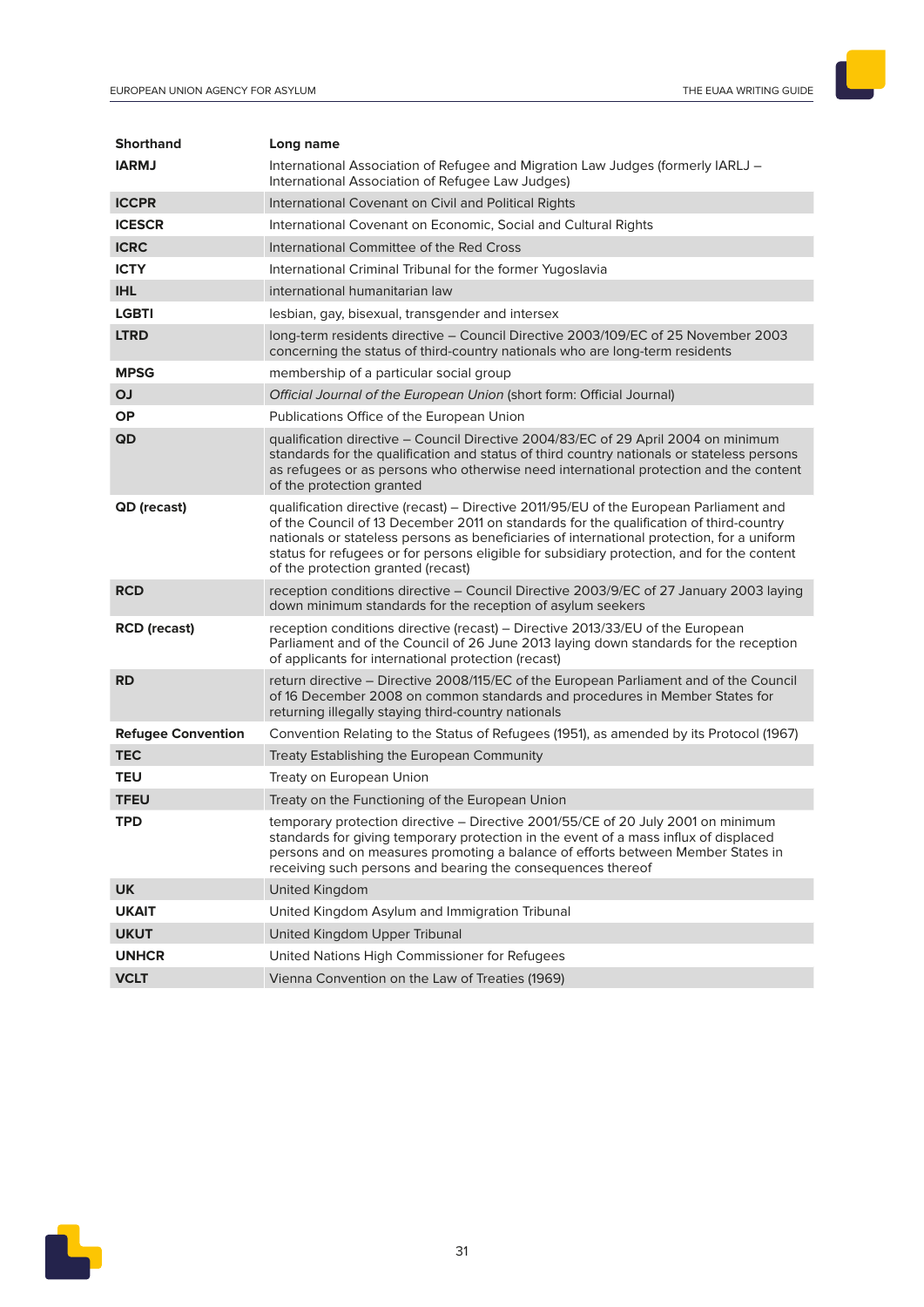## <span id="page-33-0"></span>**Resources**

European Commission, [English Style Guide – A handbook for authors and translators in the](https://ec.europa.eu/info/sites/info/files/styleguide_english_dgt_en.pdf)  [European Commission](https://ec.europa.eu/info/sites/info/files/styleguide_english_dgt_en.pdf), January 2016 (last updated January 2022).

European Court of Auditors, ['Misused English words and expressions in EU publications'](https://www.eca.europa.eu/Other publications/EN_TERMINOLOGY_PUBLICATION/EN_TERMINOLOGY_PUBLICATION.pdf), 2016.

European Migration Network, [Glossary on Asylum and Migration](https://ec.europa.eu/home-affairs/networks/european-migration-network-emn/emn-glossary_en), version 7.0, July 2020.

Publications Office of the European Union, [Interinstitutional Style Guide](http://publications.europa.eu/code/en/en-000500.htm), (last updated July 2021).

Translation Centre for the Bodies of the European Union, [Interactive Terminology for Europe](https://iate.europa.eu/home), 2018.

UN Economic Commission for Europe, Making Data Meaningful - Part 1 - A guide to writing [stories about numbers](https://www.unece.org/fileadmin/DAM/stats/documents/writing/MDM_Part1_English.pdf), 2009.

UN Economic Commission for Europe, Making Data Meaningful - Part 2 - A guide to [presenting statistics](http://www.unece.org/fileadmin/DAM/stats/documents/writing/MDM_Part2_English.pdf), 2009.